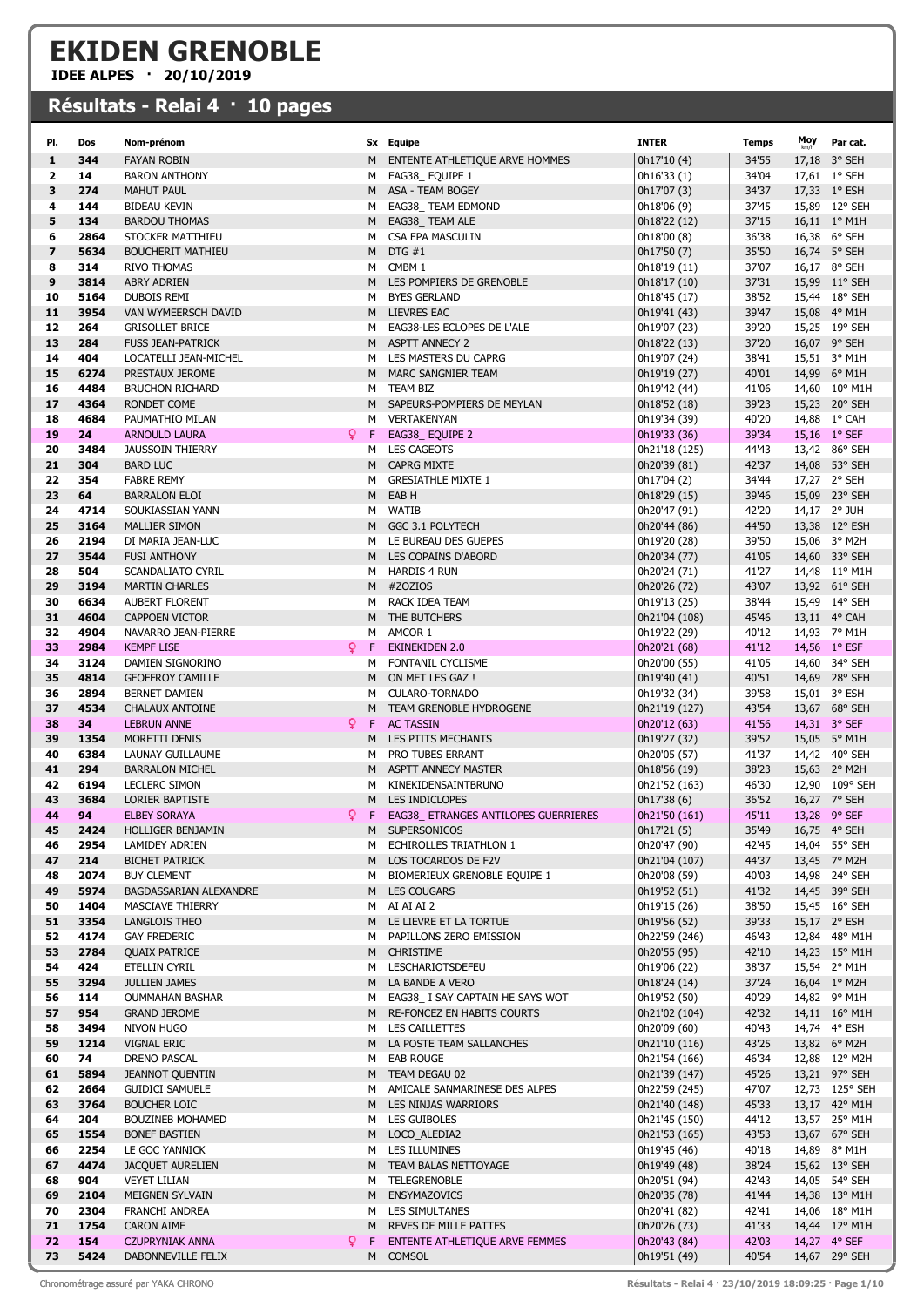| PI. | Dos  | Nom-prénom                      |    |     | Sx Equipe                     | <b>INTER</b>  | <b>Temps</b> | $M_{O'_{km/f}}$ |
|-----|------|---------------------------------|----|-----|-------------------------------|---------------|--------------|-----------------|
| 74  | 224  | MORASSUTTI MAELO                |    |     | M OUAIIIIIIS                  | 0h20'16 (67)  | 43'29        | 13,8            |
| 75  | 1774 | FREYCHET OLIVIER                |    |     | M REVITAILLEUR.E.S            | 0h21'49 (157) | 45'39        | 13,1            |
| 76  | 3404 | <b>GUERRERO JULIEN</b>          |    |     | M LES 6 SAUTEUSES             | 0h20'45 (87)  | 41'47        | 14,3            |
| 77  | 2874 | FONTAINE SEBASTIEN              |    |     | M CSA EPA MIXTE               | 0h20'59 (100) | 43'21        | 13,8            |
| 78  | 5064 | OHL ARTHUR                      |    |     | M BIOLOGIC LES COURS-CIRCUITS | 0h19'32 (35)  | 40'05        | 14,9            |
| 79  | 2004 |                                 |    |     |                               |               | 44'23        |                 |
|     |      | <b>BOSSIS ALEXANDRE</b>         |    |     | M ST IMPLANT D'ENFER          | 0h21'36 (143) |              | 13,5            |
| 80  | 2234 | DENIS JEAN-FRANCOIS             |    |     | M LES GARS LACTIQUES          | 0h21'58 (170) | 46'09        | 13,0            |
| 81  | 3674 | <b>VIDAL FLORENCE</b>           |    | Q F | LES GUEPES S'ENVOLENT!        | 0h21'46 (151) | 44'35        | 13,4            |
| 82  | 6284 | MORIN SAMUEL                    |    |     | M METEO FRANCE GRENOBLE       | 0h23'36 (288) | 48'29        | 12,3            |
| 83  | 2164 | <b>BOWLER MATTHEW</b>           |    |     | M GIJIMA                      | 0h21'46 (152) | 45'13        | 13,2            |
| 84  | 5474 | <b>CHARVET YOHANN</b>           |    | M   | CA DEVELOPPEMENT TERRITORIAL  | 0h22'31 (209) | 46'24        | 12,9            |
| 85  | 2314 | LE PENNEC JEAN                  |    |     | M LES PAPILLONS               | 0h20'43 (83)  | 42'02        | 14,2            |
| 86  | 2374 | DOLLEKAMP EDWIN                 |    |     | M OUT OF PHASE                | 0h20'56 (98)  | 42'58        | 13,9            |
| 87  | 7124 | <b>KABANOVA DIANA</b>           |    |     | P F ATTAQUE DE PIERRE ROLLAND | 0h22'07 (180) | 45'14        | 13,2            |
| 88  | 3824 | SERVEL RENAUD                   |    |     | M LES POULPES                 | 0h21'03 (106) | 42'48        | 14,0            |
| 89  | 1884 | <b>REYNE THIBAULT</b>           |    |     | M ST_JUSTE_POUR_VOIR          | 0h22'48 (234) | 48'07        | 12,4            |
| 90  | 4894 |                                 |    |     | M ALP'ETUDES FIRST            |               | 51'50        |                 |
|     |      | <b>QUEYREL LAURENT</b>          |    |     |                               | 0h24'24 (350) |              | 11,5            |
| 91  | 4624 | ROBESSON JOHAN                  |    |     | M TIC ET TAC AND CO           | 0h20'22 (69)  | 42'23        | 14,1            |
| 92  | 4304 | <b>BERGERET YOHAN</b>           |    |     | M RUN BY NIGHT FAMILY         | 0h22'42 (220) | 46'56        | 12,7            |
| 93  | 994  | <b>FALCOZ LAURENT</b>           |    |     | M TEAM TRAIL GENDARMERIE 1    | 0h22'43 (223) | 47'27        | 12,6            |
| 94  | 5544 | LANOE PIERRE-HENRI              |    |     | M DOC'S CHASSEURS DE MARATHON | 0h23'12 (266) | 47'06        | 12,7            |
| 95  | 1644 | ESPIAU WILLIAM                  |    |     | M VINCI FACILITIES DSMS 2     | 0h21'38 (145) | 43'56        | 13,6            |
| 96  | 2144 | <b>ARROYO FABRICE</b>           |    |     | M GEM TOP 50                  | 0h21'05 (109) | 45'07        | 13,3            |
| 97  | 7444 | TROUILLON JEAN FRANCOIS         |    |     | M OBJECTIF 3H15               | 0h22'43 (222) | 48'15        | 12,4            |
| 98  | 3104 | <b>CAMBON PIERRE</b>            |    |     | M FAT CHALLENGERS             | 0h22'49 (236) | 47'07        | 12,7            |
| 99  | 3914 | PRATO MAXIME                    |    |     | M LES TOUCANS CORSE           | 0h21'12 (120) | 44'33        | 13,4            |
| 100 | 3564 | DAVID YANN                      |    |     | M LES COUREURS DE JUPONS      | 0h23'49 (302) | 46'37        | 12,8            |
| 101 | 2674 | <b>BEAUDOING DENIS</b>          |    |     | M ASPA 1                      | 0h22'20 (194) | 45'34        |                 |
|     |      |                                 |    |     |                               |               |              | 13,1            |
| 102 | 5194 | <b>BONZOM FRANCK</b>            |    |     | M MIX TEAM                    | 0h23'06 (253) | 47'41        | 12,5            |
| 103 | 4144 | <b>HIVERT PERRICK</b>           |    |     | M ON EST LAAA !               | 0h20'31 (74)  | 43'11        | 13,8            |
| 104 | 5614 | DIDIER YANN                     |    |     | M LES SPORTS                  | 0h22'30 (207) | 46'56        | 12,7            |
| 105 | 164  | PROST-BOUCLE SEVERINE           |    | Ω F | ESSM 1                        | 0h21'48 (155) | 44'22        | 13,5            |
| 106 | 184  | FLANDRIN HYACINTHE              |    |     | M H2 POWERED                  | 0h21'06 (110) | 42'06        | 14,2            |
| 107 | 5364 | PORLAN MANUEL                   |    |     | M ALPESPLUS                   | 0h22'08 (183) | 44'52        | 13,3            |
| 108 | 2384 | LAUGIER FREDERIC                |    |     | M RACING LETI 2               | 0h23'03 (251) | 50'00        | 12,0            |
| 109 | 1684 | <b>LARUE THEO</b>               |    |     | M INP REVE PARTY              | 0h20'39 (79)  | 41'39        | 14,4            |
| 110 | 4594 | LEGOANVIC LUCAS                 |    |     | M TERMINATEAM                 | 0h18'59 (20)  | 38'51        | 15,4            |
| 111 | 104  | DELAHAYE JULIEN                 |    | M   | EAG38_ GUC ATHLE-SANTE        | 0h21'03 (105) | 42'48        | 14,0            |
| 112 | 2294 | ZAMPA ALEXANDRE                 |    |     | M LES RESISTANTS              | 0h22'46 (229) | 45'21        | 13,2            |
| 113 | 3974 | <b>BOUHEZAM MORAD</b>           |    |     | M LOISIRS PLURIEL             | 0h21'30 (136) | 43'27        | 13,8            |
| 114 | 1604 | SARRAZIN TIMOTHE                |    |     | M LOCOQ SPORTIF               | 0h22'42 (221) | 44'04        | 13,6            |
| 115 | 3734 | PONCET SEBASTIEN                |    |     | M LES MATHEYSINS              | 0h24'23 (348) | 51'21        | 11,6            |
| 116 | 374  |                                 |    | м   |                               |               | 50'38        |                 |
|     |      | MARIOLLE LAURENT                |    |     | <b>LES CAPRGETS</b>           | 0h24'35 (363) |              | 11,8            |
| 117 | 6084 | <b>COLIN ANTOINE</b>            |    |     | M KAIZEN                      | 0h21'11 (119) | 43'06        | 13,9            |
| 118 | 6784 | <b>GUERY GAETAN</b>             |    |     | M SOGETI                      | 0h20'59 (101) | 41'55        | 14,3            |
| 119 | 5624 | SOTO JUAN                       |    |     | M LECLERCOMBOIRE              | 0h20'15 (65)  | 42'07        | 14,2            |
| 120 | 7004 | JAHIER ERWAN                    |    |     | M VERITHLON                   | 0h22'14 (188) | 45'09        | 13,2            |
| 121 | 3434 | <b>TOSTAIN PHILIPPE</b>         |    |     | M LES ARTISTES                | 0h19'41 (42)  | 41'48        | 14,3            |
| 122 | 3854 | <b>BLANC VINCENT</b>            |    |     | M LES SAIGNEURS               | 0h21'47 (153) | 44'25        | 13,5            |
| 123 | 964  | DAYET KEVIN                     |    |     | M A SANG POUR SANG            | 0h18'30 (16)  | 37'23        | 16,0            |
| 124 | 6234 | SOULIERE DAVID                  |    |     | M LEJS SEYSSINS               | 0h21'34 (138) | 44'15        | 13,5            |
| 125 | 4104 | SARTORELLI JEAN-PIERRE          |    |     | M NEGAN TEAM                  | 0h23'10 (262) | 45'51        | 13,0            |
| 126 | 3864 | DUCOULOMBIER ALAIN              |    |     | M LES SHABBY CHIC             | 0h19'31 (33)  | 40'30        | 14,8            |
| 127 | 1544 | EYMARD JORIS                    |    |     | M LOCO ALEDIA1                | 0h23'43 (297) | 48'38        | 12,3            |
| 128 | 5934 | MATHEY YOHAN                    |    |     | M TEAM PAYANT 2               | 0h20'50 (93)  | 42'10        | 14,2            |
| 129 | 3474 | <b>BALME FREDERIC</b>           |    |     | M LES BLACHOIS                | 0h21'07 (113) | 43'32        | 13,7            |
| 130 | 6844 | <b>BANBUCK CYRIL</b>            |    |     | M SYDEV                       | 0h24'40 (368) | 51'59        | 11,5            |
| 131 | 3844 |                                 |    |     | M LES ROMAINMICHELS           |               | 46'57        |                 |
|     |      | ZANONE THOMAS                   |    |     |                               | 0h22'11 (185) |              | 12,7            |
| 132 | 2014 | <b>BOSSART ETIENNE</b>          |    | м   | ST IMAGING                    | 0h23'08 (261) | 46'59        | 12,7            |
| 133 | 574  | POYET MATHIEU                   |    | M   | <b>GO MAGASIN GRENOBLE</b>    | 0h21'22 (130) | 44'00        | 13,6            |
| 134 | 2434 | <b>CHEIKH MARIE</b>             | Q. | F.  | <b>TEAM APERO</b>             | 0h25'44 (451) | 52'29        | 11,4            |
| 135 | 44   | <b>HUGUET LISON</b>             |    |     | <b>Q</b> F EAB BLEU           | 0h22'44 (226) | 46'04        | 13,0            |
| 136 | 1364 | LIVROZET CLEMENT                |    |     | M TEAM BIEN DOPEE             | 0h21'07 (112) | 43'20        | 13,8            |
| 137 | 194  | <b>DUC-MAUGE FRANCK</b>         |    |     | M LES FOUS DU RUNNING         | 0h23'07 (257) | 48'45        | 12,3            |
| 138 | 4224 | SCHNEIDER OLIVIER               |    |     | M PHIL EN TROUPE              | 0h20'56 (96)  | 41'46        | 14,3            |
| 139 | 4054 | DELACHAT FLORIAN                |    |     | M METROLITHODODO              | 0h22'27 (204) | 44'50        | 13,3            |
| 140 | 4394 | NICOLET BAPTISTE                |    |     | M SP MEYLAN                   | 0h22'55 (242) | 47'46        | 12,5            |
| 141 | 4094 | MONTEIRO MOREIRA SANDRA         |    | Ω F | <b>MOREIRA</b>                | 0h21'01 (102) | 43'35        | 13,7            |
| 142 | 2464 | <b>KESSAR MEHDI</b>             |    |     | M TEAM GALETTE SAUCISSE       | 0h23'51 (305) | 52'26        | 11,4            |
| 143 | 3414 | BELLINA JOSEPH                  |    |     | M LES AFFRANCHIS              | 0h22'58 (244) | 46'48        | 12,8            |
| 144 | 1764 | THOURET MATHIS                  |    |     | M REVES D'ENFANTS             | 0h19'46 (47)  | 41'51        |                 |
|     |      |                                 |    |     |                               |               |              | 14,3            |
| 145 | 6124 | POISSE THIBAULT                 |    |     | M LES KERIATHLETES            | 0h20'03 (56)  | 41'26        | 14 <sub>7</sub> |
| 146 | 4954 | <b>CUINET SAMUEL</b>            |    |     | M FONDATION ARTELIA REPRESENT | 0h25'35 (438) | 53'18        | 11,2            |
| 147 | 4554 | MIARD HUGO                      |    |     | M TEAM ROCKET                 | 0h26'47 (520) | 57'38        | 10,4            |
| 148 | 5764 | <b>VESELIN TSOCHEV</b>          |    | м   | EUROHOLD BULGARIA             | 0h19'34 (38)  | 42'18        | 14,1            |
| 149 | 6454 | <b>GAUDIO CLEMENT</b>           |    |     | M TEAM PW1 TOP CHRONO         | 0h24'43 (372) | 50'40        | 11,8            |
| 150 | 6884 | <b>GUITART ARNAU CHRISTOPHE</b> |    |     | M TECHNIDATA                  | 0h25'27 (424) | 53'29        | 11,2            |
| 151 | 3874 | <b>BANTI OLIVIER</b>            |    |     | M LES SOCQUETTES LEGERES      | 0h24'24 (351) | 50'38        | 11,8            |
| 152 | 3394 | <b>GUARRAGI SILVAIN</b>         |    |     | M LES 6 FANTASTIQUES          | 0h21'07 (111) | 44'13        | 13,5            |

ſ

| PI. | Dos  | Nom-prénom                      |        | Sx Equipe                    | <b>INTER</b>  | <b>Temps</b> | Moy          | Par cat.       |
|-----|------|---------------------------------|--------|------------------------------|---------------|--------------|--------------|----------------|
| 74  | 224  | MORASSUTTI MAELO                | м      | OUAIIIIIIIS                  | 0h20'16 (67)  | 43'29        |              | 13,80 3° CAH   |
| 75  | 1774 | FREYCHET OLIVIER                | M      | REVITAILLEUR.E.S             | 0h21'49 (157) | 45'39        |              | 13,14 100° SEH |
| 76  | 3404 | <b>GUERRERO JULIEN</b>          | м      | LES 6 SAUTEUSES              | 0h20'45 (87)  | 41'47        |              | 14,36 43° SEH  |
| 77  | 2874 | FONTAINE SEBASTIEN              | M      | CSA EPA MIXTE                | 0h20'59 (100) | 43'21        |              | 13,84 21° M1H  |
| 78  | 5064 | OHL ARTHUR                      | м      | BIOLOGIC_LES COURS-CIRCUITS  | 0h19'32 (35)  | 40'05        |              | 14,97 25° SEH  |
| 79  | 2004 | <b>BOSSIS ALEXANDRE</b>         | M      | ST IMPLANT D'ENFER           | 0h21'36 (143) | 44'23        |              | 13,52 81° SEH  |
| 80  | 2234 | DENIS JEAN-FRANCOIS             | м      | LES GARS LACTIQUES           | 0h21'58 (170) | 46'09        |              | 13,00 105° SEH |
| 81  | 3674 | Q.<br><b>VIDAL FLORENCE</b>     | F      | LES GUEPES S'ENVOLENT!       | 0h21'46 (151) | 44'35        | 13,46 8° SEF |                |
| 82  | 6284 | <b>MORIN SAMUEL</b>             | M      | METEO FRANCE GRENOBLE        | 0h23'36 (288) | 48'29        |              | 12,38 152° SEH |
| 83  | 2164 | <b>BOWLER MATTHEW</b>           | м      | <b>GIJIMA</b>                | 0h21'46 (152) | 45'13        |              | 13,27 38° M1H  |
| 84  | 5474 | <b>CHARVET YOHANN</b>           |        | CA DEVELOPPEMENT TERRITORIAL | 0h22'31 (209) | 46'24        |              | 12,93 108° SEH |
| 85  | 2314 | LE PENNEC JEAN                  | M<br>M | LES PAPILLONS                | 0h20'43 (83)  | 42'02        |              | 14,27 6° ESH   |
| 86  | 2374 | DOLLEKAMP EDWIN                 |        | M OUT OF PHASE               | 0h20'56 (98)  | 42'58        |              | 13,96 58° SEH  |
|     |      | Q                               |        |                              |               |              |              |                |
| 87  | 7124 | <b>KABANOVA DIANA</b>           | F      | ATTAQUE DE PIERRE ROLLAND    | 0h22'07 (180) | 45'14        |              | 13,26 10° SEF  |
| 88  | 3824 | SERVEL RENAUD                   | м      | LES POULPES                  | 0h21'03 (106) | 42'48        |              | 14,02 57° SEH  |
| 89  | 1884 | REYNE THIBAULT                  | M      | ST_JUSTE_POUR_VOIR           | 0h22'48 (234) | 48'07        |              | 12,47 58° M1H  |
| 90  | 4894 | QUEYREL LAURENT                 | м      | ALP'ETUDES FIRST             | 0h24'24 (350) | 51'50        |              | 11,58 85° M1H  |
| 91  | 4624 | ROBESSON JOHAN                  | м      | TIC ET TAC AND CO            | 0h20'22 (69)  | 42'23        |              | 14,16 52° SEH  |
| 92  | 4304 | <b>BERGERET YOHAN</b>           | м      | <b>RUN BY NIGHT FAMILY</b>   | 0h22'42 (220) | 46'56        |              | 12,78 120° SEH |
| 93  | 994  | <b>FALCOZ LAURENT</b>           | м      | TEAM TRAIL GENDARMERIE 1     | 0h22'43 (223) | 47'27        |              | 12,64 55° M1H  |
| 94  | 5544 | LANOE PIERRE-HENRI              | м      | DOC'S CHASSEURS DE MARATHON  | 0h23'12 (266) | 47'06        |              | 12,74 124° SEH |
| 95  | 1644 | ESPIAU WILLIAM                  | м      | VINCI FACILITIES DSMS 2      | 0h21'38 (145) | 43'56        |              | 13,66 69° SEH  |
| 96  | 2144 | <b>ARROYO FABRICE</b>           | M      | GEM TOP 50                   | 0h21'05 (109) | 45'07        |              | 13,30 35° M1H  |
| 97  | 7444 | TROUILLON JEAN FRANCOIS         |        | M OBJECTIF 3H15              | 0h22'43 (222) | 48'15        |              | 12,44 59° M1H  |
| 98  | 3104 | <b>CAMBON PIERRE</b>            |        | M FAT CHALLENGERS            | 0h22'49 (236) | 47'07        |              | 12,73 126° SEH |
| 99  | 3914 | PRATO MAXIME                    | M      | <b>LES TOUCANS CORSE</b>     | 0h21'12 (120) | 44'33        |              | 13,47 11° ESH  |
| 100 | 3564 | DAVID YANN                      | м      | LES COUREURS DE JUPONS       | 0h23'49 (302) | 46'37        |              | 12,87 114° SEH |
| 101 | 2674 | <b>BEAUDOING DENIS</b>          |        | M ASPA 1                     | 0h22'20 (194) | 45'34        |              | 13,17 10° M2H  |
| 102 | 5194 | <b>BONZOM FRANCK</b>            | м      | MIX TEAM                     | 0h23'06 (253) | 47'41        |              | 12,58 134° SEH |
| 103 | 4144 | <b>HIVERT PERRICK</b>           | M      | ON EST LAAA !                | 0h20'31 (74)  | 43'11        |              | 13,89 63° SEH  |
| 104 | 5614 | DIDIER YANN                     |        | M LES SPORTS                 | 0h22'30 (207) | 46'56        |              | 12,78 50° M1H  |
| 105 | 164  | Q.<br>PROST-BOUCLE SEVERINE     | F      | ESSM <sub>1</sub>            | 0h21'48 (155) | 44'22        |              | 13,52 7° SEF   |
| 106 | 184  | FLANDRIN HYACINTHE              |        | M H2 POWERED                 | 0h21'06 (110) | 42'06        |              | 14,25 47° SEH  |
| 107 | 5364 | PORLAN MANUEL                   | M      | <b>ALPESPLUS</b>             | 0h22'08 (183) | 44'52        |              | 13,37 32° M1H  |
| 108 | 2384 | LAUGIER FREDERIC                | м      | RACING LETI 2                | 0h23'03 (251) | 50'00        |              | 12,00 28° M2H  |
| 109 | 1684 | <b>LARUE THEO</b>               | M      | INP REVE PARTY               | 0h20'39 (79)  | 41'39        |              | 14,41 5° ESH   |
| 110 | 4594 | LEGOANVIC LUCAS                 | м      | TERMINATEAM                  | 0h18'59 (20)  | 38'51        |              | 15,44 17° SEH  |
| 111 | 104  | DELAHAYE JULIEN                 | м      | EAG38_ GUC ATHLE-SANTE       | 0h21'03 (105) | 42'48        |              | 14,02 19° M1H  |
| 112 | 2294 | ZAMPA ALEXANDRE                 | м      | LES RESISTANTS               | 0h22'46 (229) | 45'21        |              | 13,23 95° SEH  |
| 113 | 3974 | <b>BOUHEZAM MORAD</b>           | M      | LOISIRS PLURIEL              | 0h21'30 (136) | 43'27        |              | 13,81 22° M1H  |
| 114 | 1604 | SARRAZIN TIMOTHE                | м      | LOCOQ SPORTIF                | 0h22'42 (221) | 44'04        |              | 13,62 9° ESH   |
| 115 | 3734 | PONCET SEBASTIEN                | М      | LES MATHEYSINS               | 0h24'23 (348) | 51'21        |              | 11,68 81° M1H  |
| 116 | 374  | MARIOLLE LAURENT                | м      | <b>LES CAPRGETS</b>          | 0h24'35 (363) | 50'38        |              | 11,85 77° M1H  |
| 117 | 6084 | <b>COLIN ANTOINE</b>            |        | M KAIZEN                     | 0h21'11 (119) | 43'06        |              | 13,92 60° SEH  |
| 118 | 6784 | <b>GUERY GAETAN</b>             |        | M SOGETI                     | 0h20'59 (101) | 41'55        |              | 14,31 44° SEH  |
| 119 | 5624 | SOTO JUAN                       |        | M LECLERCOMBOIRE             | 0h20'15 (65)  | 42'07        |              | 14,25 48° SEH  |
| 120 | 7004 | JAHIER ERWAN                    | м      | VERITHLON                    | 0h22'14 (188) | 45'09        |              | 13,29 36° M1H  |
| 121 | 3434 | <b>TOSTAIN PHILIPPE</b>         | м      | <b>LES ARTISTES</b>          | 0h19'41 (42)  | 41'48        |              | 14,35 2° CAH   |
| 122 | 3854 | <b>BLANC VINCENT</b>            | м      | <b>LES SAIGNEURS</b>         | 0h21'47 (153) | 44'25        |              | 13,51 28° M1H  |
| 123 | 964  | DAYET KEVIN                     | M      | A SANG POUR SANG             | 0h18'30 (16)  | 37'23        |              | 16,05 10° SEH  |
| 124 | 6234 | SOULIERE DAVID                  | м      | LEJS SEYSSINS                | 0h21'34 (138) | 44'15        |              | 13,56 27° M1H  |
| 125 | 4104 | SARTORELLI JEAN-PIERRE          | м      | <b>NEGAN TEAM</b>            | 0h23'10 (262) | 45'51        |              | 13,09 43° M1H  |
| 126 | 3864 | DUCOULOMBIER ALAIN              | м      | LES SHABBY CHIC              | 0h19'31 (33)  | 40'30        |              | 14,81 27° SEH  |
| 127 | 1544 | EYMARD JORIS                    | M      | LOCO_ALEDIA1                 | 0h23'43 (297) | 48'38        |              | 12,34 153° SEH |
| 128 | 5934 | MATHEY YOHAN                    | м      | TEAM PAYANT 2                | 0h20'50 (93)  | 42'10        |              | 14,23 7° ESH   |
| 129 | 3474 | <b>BALME FREDERIC</b>           | M      | LES BLACHOIS                 | 0h21'07 (113) | 43'32        |              | 13,78 66° SEH  |
| 130 | 6844 | <b>BANBUCK CYRIL</b>            | м      | <b>SYDEV</b>                 | 0h24'40 (368) | 51'59        |              | 11,54 201° SEH |
| 131 | 3844 | ZANONE THOMAS                   | м      | LES ROMAINMICHELS            | 0h22'11 (185) | 46'57        |              | 12,78 121° SEH |
| 132 | 2014 | <b>BOSSART ETIENNE</b>          | м      | ST IMAGING                   | 0h23'08 (261) | 46'59        |              | 12,77 51° M1H  |
| 133 | 574  | POYET MATHIEU                   | M      | <b>GO MAGASIN GRENOBLE</b>   | 0h21'22 (130) | 44'00        |              | 13,64 71° SEH  |
| 134 | 2434 | Q<br><b>CHEIKH MARIE</b>        | F      | <b>TEAM APERO</b>            | 0h25'44 (451) | 52'29        |              | 11,43 18° SEF  |
| 135 | 44   | Q<br><b>HUGUET LISON</b>        | F      | <b>EAB BLEU</b>              | 0h22'44 (226) | 46'04        |              | 13,02 11° SEF  |
| 136 | 1364 | LIVROZET CLEMENT                | м      | TEAM BIEN DOPEE              | 0h21'07 (112) | 43'20        |              | 13,85 65° SEH  |
| 137 | 194  | DUC-MAUGE FRANCK                | M      | LES FOUS DU RUNNING          | 0h23'07 (257) | 48'45        |              | 12,31 61° M1H  |
| 138 | 4224 | SCHNEIDER OLIVIER               | M      | PHIL EN TROUPE               | 0h20'56 (96)  | 41'46        |              | 14,37 42° SEH  |
| 139 | 4054 | DELACHAT FLORIAN                | м      | <b>METROLITHODODO</b>        | 0h22'27 (204) | 44'50        |              | 13,38 88° SEH  |
| 140 | 4394 | NICOLET BAPTISTE                | м      | SP MEYLAN                    | 0h22'55 (242) | 47'46        |              | 12,56 137° SEH |
| 141 | 4094 | MONTEIRO MOREIRA SANDRA<br>Q.   | F      | <b>MOREIRA</b>               | 0h21'01 (102) | 43'35        |              | 13,77 5° SEF   |
| 142 | 2464 | <b>KESSAR MEHDI</b>             | м      | TEAM GALETTE SAUCISSE        | 0h23'51 (305) | 52'26        |              | 11,44 208° SEH |
| 143 | 3414 | <b>BELLINA JOSEPH</b>           | М      | <b>LES AFFRANCHIS</b>        | 0h22'58 (244) | 46'48        |              | 12,82 15° M2H  |
| 144 | 1764 | THOURET MATHIS                  | м      | <b>REVES D'ENFANTS</b>       | 0h19'46 (47)  | 41'51        |              | 14,34 1° JUH   |
| 145 | 6124 | POISSE THIBAULT                 | м      | LES KERIATHLETES             | 0h20'03 (56)  | 41'26        |              | 14,48 37° SEH  |
| 146 | 4954 | <b>CUINET SAMUEL</b>            | м      | FONDATION ARTELIA REPRESENT  | 0h25'35 (438) | 53'18        |              | 11,26 216° SEH |
| 147 | 4554 | <b>MIARD HUGO</b>               | м      | <b>TEAM ROCKET</b>           | 0h26'47 (520) | 57'38        |              | 10,41 21° ESH  |
| 148 | 5764 | <b>VESELIN TSOCHEV</b>          | м      | EUROHOLD BULGARIA            | 0h19'34 (38)  | 42'18        |              | 14,18 5° M2H   |
| 149 | 6454 | <b>GAUDIO CLEMENT</b>           | м      | TEAM PW1 TOP CHRONO          | 0h24'43 (372) | 50'40        |              | 11,84 182° SEH |
| 150 | 6884 | <b>GUITART ARNAU CHRISTOPHE</b> | м      | TECHNIDATA                   | 0h25'27 (424) | 53'29        |              | 11,22 101° M1H |
| 151 | 3874 | <b>BANTI OLIVIER</b>            | M      | LES SOCQUETTES LEGERES       | 0h24'24 (351) | 50'38        |              | 11,85 180° SEH |
| 152 | 3394 | <b>GUARRAGI SILVAIN</b>         |        | M LES 6 FANTASTIQUES         | 0h21'07 (111) | 44'13        |              | 13,57 76° SEH  |
|     |      |                                 |        |                              |               |              |              |                |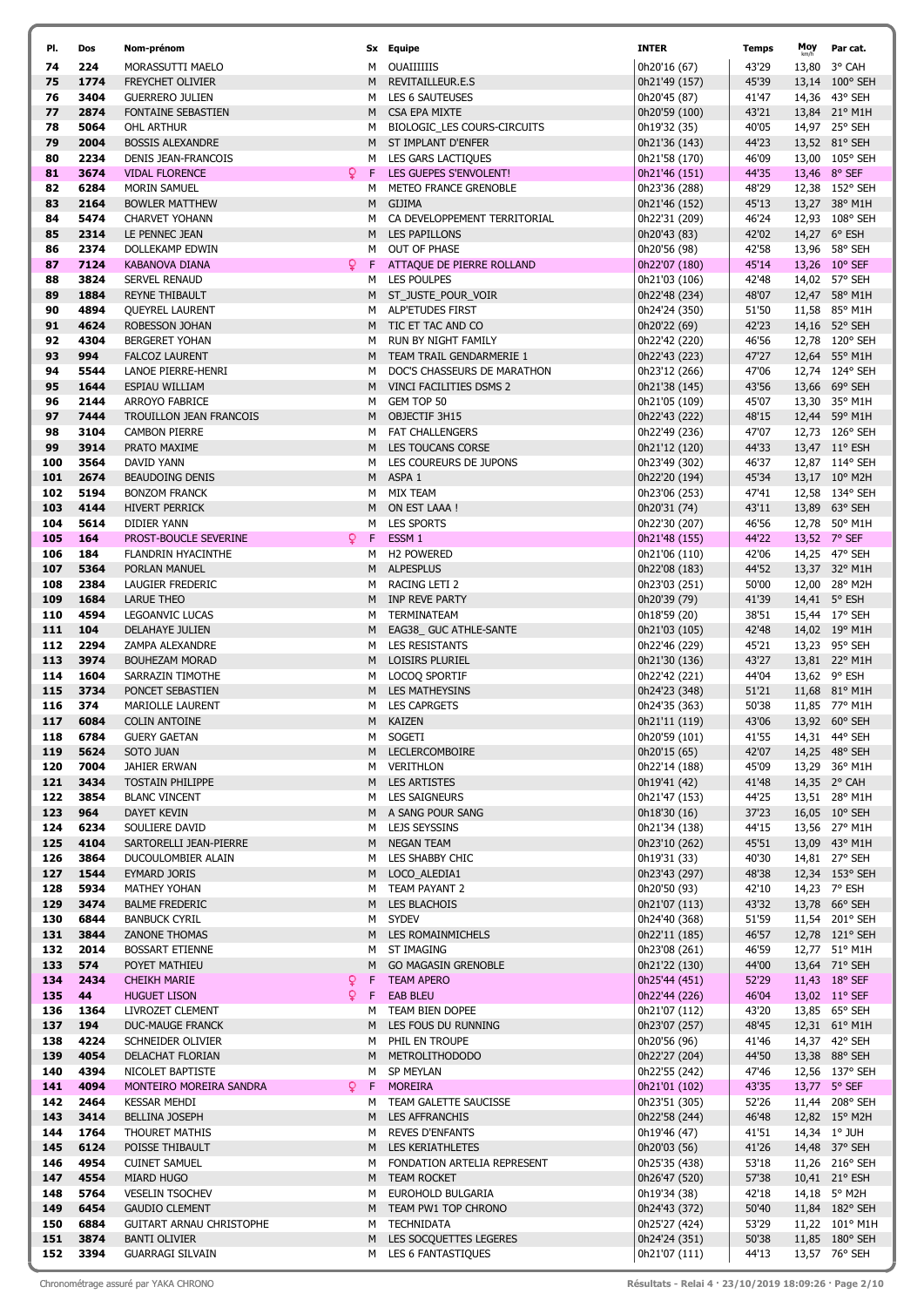| PI. | Dos  | Nom-prénom                 |                    | Sx Equipe                      | INTER         | Temps | Moy | Par cat.       |
|-----|------|----------------------------|--------------------|--------------------------------|---------------|-------|-----|----------------|
| 153 | 5534 | MERKLING VIANNEY           | M                  | LES CAC'RUN                    | 0h21'09 (114) | 44'49 |     | 13,39 87° SEH  |
| 154 | 4634 | MANUGUERRA LEO             | м                  | TU VEUX ETRE EDUC?             | 0h22'23 (199) | 44'53 |     | 13,37 89° SEH  |
| 155 | 2444 | <b>CLAUSTRE LAURENT</b>    | M                  | <b>TEAM BLISS</b>              |               | 44'40 |     | 13,43 8° M2H   |
|     |      |                            |                    |                                | 0h22'18 (192) |       |     |                |
| 156 | 2684 | NEUCIN EMMANUEL            | м                  | AUBETEAM                       | 0h20'08 (58)  | 40'57 |     | 14,65 31° SEH  |
| 157 | 1194 | MILESI BERNARD             | M                  | LA POSTE ECHIROLLES            | 0h20'56 (97)  | 42'27 |     | 14,13 1° M3H   |
| 158 | 4024 | BETTINELLI FLORIAN         | м                  | MAMAN                          | 0h21'48 (156) | 44'11 |     | 13,58 75° SEH  |
| 159 | 414  | PEREZ PHILIPPE             | M                  | <b>LES MASTERS GRESI</b>       | 0h23'03 (250) | 48'48 |     | 12,30 62° M1H  |
| 160 | 3944 | <b>LANDRY ENZO</b>         | м                  | <b>LGG TEAM</b>                | 0h21'14 (122) | 43'38 |     | 13,75 8° ESH   |
| 161 | 5464 | <b>CHRAIBI YOUSSEF</b>     | M                  | LES TRITONS A PATTES DURES     | 0h22'52 (238) | 46'34 |     | 12,88 112° SEH |
|     |      |                            |                    |                                |               |       |     |                |
| 162 | 1494 | <b>GRECHEZ HELENE</b>      | F                  | LOCO - LES CHAMPAPLEINSDFILLES | 0h22'22 (197) | 45'39 |     | 13,14 2° M1F   |
| 163 | 1124 | <b>BEZY MARTINE</b>        | Q<br>F             | LA POSTE VERY BAD TEAM         | 0h23'18 (272) | 47'38 |     | 12,60 1° M2F   |
| 164 | 2264 | RAMEZ VALENTIN             | м                  | LES INTELLO PRESQUE SPORTIFS   | 0h19'34 (37)  | 39'24 |     | 15,23 21° SEH  |
| 165 | 5334 | CIGOLOTTI DAMIEN           | М                  | CIC ORIO                       | 0h20'32 (75)  | 41'07 |     | 14,59 36° SEH  |
| 166 | 474  | <b>COCOLON ALBAN</b>       | м                  | HARDIS - EQUIPE 6              | 0h22'54 (241) | 48'18 |     | 12,42 145° SEH |
| 167 | 2334 | <b>HANSEN THOMAS</b>       | М                  | MAXIME AND THE QUEENS          | 0h23'14 (268) | 47'42 |     | 12,58 19° M2H  |
| 168 | 6114 |                            | Q.<br>$\mathsf{F}$ | <b>KEAS 2</b>                  |               | 58'07 |     |                |
|     |      | NICOLA CAMILLE             |                    |                                | 0h27'09 (544) |       |     | 10,32 38° SEF  |
| 169 | 6414 | <b>COUSIN AURELIEN</b>     | M                  | <b>NORSYS EASYMAKERS</b>       | 0h20'47 (89)  | 42'14 |     | 14,21 49° SEH  |
| 170 | 2944 | DUPRAY FRANCOIS-XAVIER     | м                  | E QUI DAIGNE COURIR            | 0h24'58 (389) | 51'17 |     | 11,70 192° SEH |
| 171 | 7384 | SABOURIN VICTOR            | M                  | LES BREBIS BOITEUSES           | 0h21'35 (139) | 44'35 |     | 13,46 83° SEH  |
| 172 | 1614 | LAMARQUE DARROUZAT ALICIA  | Q.<br>-F           | <b>LOCOTRIENE</b>              | 0h21'50 (162) | 45'39 |     | 13,14 1° JUF   |
| 173 | 324  | <b>CLARET BAPTISTE</b>     | M                  | CMBM <sub>2</sub>              | 0h24'44 (373) | 52'20 |     | 11,46 6° CAH   |
| 174 | 6944 | <b>DUFAY ARTHUR</b>        | м                  | LES BONS PETITS GUEUX          | 0h19'22 (30)  | 39'29 |     | 15,20 22° SEH  |
|     |      |                            |                    |                                |               |       |     |                |
| 175 | 6324 | <b>GRANDET PIERRE</b>      | M                  | <b>DIABELOOP</b>               | 0h25'26 (422) | 51'07 |     | 11,74 80° M1H  |
| 176 | 1664 | <b>RENNER LAURENT</b>      | м                  | API TRI 2EME REVES             | 0h23'08 (259) | 48'07 |     | 12,47 21° M2H  |
| 177 | 1874 | SASSOULAS PIERRE-OLIVIER   | М                  | ST JOSEPH CUVEE PAPILLON       | 0h22'17 (191) | 45'21 |     | 13,23 40° M1H  |
| 178 | 1694 | <b>BLANCHARDON VINCENT</b> | м                  | LE REVE DE COURT'EA CREDITS    | 0h22'29 (206) | 46'45 |     | 12,83 118° SEH |
| 179 | 1674 | POZZEBON ELISE             | Q.<br>F.           | API TRI 3EME REVES             | 0h24'53 (381) | 51'49 |     | 11,58 2° JUF   |
| 180 | 6954 |                            |                    | UGA-DGDSI                      | 0h23'28 (280) | 49'40 |     |                |
|     |      | COIRIER DENIS              | м                  |                                |               |       |     | 12,08 25° M2H  |
| 181 | 2514 | <b>PARAT LEA</b>           | Q.<br>F            | EGIDEN 2K19                    | 0h25'03 (398) | 50'09 |     | 11,96 5° ESF   |
| 182 | 1944 | POULAIN ALEXIS             | м                  | ST_YLEE LA FOULEE              | 0h22'06 (179) | 44'48 |     | 13,39 31° M1H  |
| 183 | 3594 | <b>BALLY LAURENT</b>       | M                  | LES CUISSES DE GRENOBLE        | 0h25'29 (430) | 51'49 |     | 11,58 200° SEH |
| 184 | 5044 | <b>LORDEY FABIEN</b>       | м                  | <b>TEAM CURIE</b>              | 0h25'34 (436) | 52'44 |     | 11,38 95° M1H  |
| 185 | 654  | THERMOS STEPHANE           | M                  | SAMSE - LES TIMBERS RUNNERS    | 0h22'46 (228) | 47'22 |     | 12,67 54° M1H  |
| 186 | 2844 | DECOOL BENJAMIN            | м                  | <b>CROSSFIT GRENOBLE 2</b>     |               | 51'43 |     | 11,60 198° SEH |
|     |      |                            |                    |                                | 0h25'30 (431) |       |     |                |
| 187 | 1534 | CAILLIERET BASTIEN         | М                  | LOCO COP'S                     | 0h23'57 (318) | 49'49 |     | 12,04 168° SEH |
| 188 | 1914 | <b>BOSSUET ALICE</b>       | Q<br>F             | ST_MICH_RF_TEAM_2              | 0h27'23 (564) | 59'08 |     | 10,15 44° SEF  |
| 189 | 4574 | PORRET-BLANC MATHILDE      | Q<br>F             | TEAM SUPER K                   | 0h22'36 (216) | 47'09 |     | 12,73 12° SEF  |
| 190 | 684  | <b>BOYE MATHIEU</b>        | м                  | SAMSE DIGITAL TEAM             | 0h19'26 (31)  | 40'54 |     | 14,67 30° SEH  |
| 191 | 6004 | <b>GRAMMATICA SANDRINE</b> | Q.<br>F            | HOPITAL RHUMATO URIAGE 1       | 0h22'07 (182) | 45'00 |     | 13,33 1° M1F   |
| 192 | 244  | BARTHELEMY DANIEL          | м                  | UNION MOIRANS RIVES ATHLETISME |               | 50'42 |     | 11,83 78° M1H  |
|     |      |                            |                    |                                | 0h24'38 (367) |       |     |                |
| 193 | 1504 | <b>DUMONT STEPHANE</b>     | M                  | LOCO - LES CHAMPATOUNEUFOUPAS  | 0h22'13 (187) | 44'25 |     | 13,51 29° M1H  |
| 194 | 1924 | DUBOIS JEROME              | м                  | ST_NECTAIRE                    | 0h21'18 (126) | 44'42 |     | 13,42 85° SEH  |
| 195 | 6874 | BERTRAND SEBASTIEN         | M                  | <b>TEAMDEOUF</b>               | 0h22'19 (193) | 45'02 |     | 13,32 34° M1H  |
| 196 | 1904 | <b>DURAND CEDRIC</b>       | м                  | ST_MICH_RF_TEAM_1              | 0h21'13 (121) | 43'10 |     | 13,90 62° SEH  |
| 197 | 5834 | <b>DELPHIN AURELIEN</b>    |                    | M GIN2                         | 0h23'55 (312) | 48'48 |     | 12,30 157° SEH |
| 198 | 4524 | <b>CHALEAT EMILE</b>       |                    | M TEAM GOURDIN FOR EVER        | 0h22'44 (224) | 47'46 |     | 12,56 3° JUH   |
|     |      |                            |                    | <b>GRESIATHLE MIXTE 2</b>      |               |       |     |                |
| 199 | 364  | LAFRANCESCHINA VINCENT     | M                  |                                | 0h22'44 (225) | 49'04 |     | 12,23 161° SEH |
| 200 | 1994 | HOURTANE MARC              | м                  | ST_ARLETTES LE RETOUR          | 0h24'20 (344) | 48'29 |     | 12,38 22° M2H  |
| 201 | 3134 | SAVOYE LOIC                | M                  | <b>GAR'AU COUZ ENDURAND</b>    | 0h23'55 (313) | 49'04 |     | 12,23 17° ESH  |
| 202 | 3664 | PRIETO HERRERA RAFA        | м                  | LES GRANDS GEOCOUCOUS          | 0h21'02 (103) | 44'01 |     | 13,63 72° SEH  |
| 203 | 3204 | <b>DUPUY CAROLE</b>        | Q.<br>F            | <b>GYM POUR TOUS ENJOY</b>     | 0h23'16 (271) | 47'12 |     | 12,71 5° M1F   |
| 204 | 2034 | CHARBONNEL BERTRAND        | м                  | <b>TEAM ASML</b>               | 0h21'22 (131) | 43'47 |     | 13,70 24° M1H  |
| 205 | 7304 | MELIX JEREMY               | М                  | FIFTY NINE VOIRON 2            | 0h20'22 (70)  | 41'55 |     | 14,31 45° SEH  |
| 206 | 1474 | DORNEL ERWAN               | м                  | LOCO - LES CHAMPAFAVORIS       | 0h21'11 (118) | 42'46 |     | 14,03 56° SEH  |
|     |      |                            |                    |                                |               |       |     |                |
| 207 | 2284 | <b>CLAUDE GUILLAUME</b>    | M                  | LES PACKS SANS PILE            | 0h22'16 (190) | 48'13 |     | 12,44 142° SEH |
| 208 | 3344 | <b>CLOITRE THIBAUD</b>     | м                  | LA TEAM SCANDALE               | 0h21'56 (167) | 44'15 |     | 13,56 77° SEH  |
| 209 | 2824 | NOURI CLEMENT              | M                  | <b>CA GAZE</b>                 | 0h24'01 (323) | 52'31 |     | 11,42 210° SEH |
| 210 | 7104 | <b>JANOT PIERRE</b>        | м                  | AS BARREAU GRENOBLE            | 0h21'36 (142) | 44'48 |     | 13,39 9° M2H   |
| 211 | 7014 | <b>BAYARD PIERRE</b>       | M                  | <b>LES GAVZELLES</b>           | 0h21'49 (158) | 45'16 |     | 13,25 93° SEH  |
| 212 | 6514 | <b>BASTIN MATHIEU</b>      | м                  | PV POWER 1                     | 0h21'58 (169) | 43'43 |     | 13,72 23° M1H  |
|     |      |                            |                    |                                |               |       |     |                |
| 213 | 1514 | <b>JAYET YVES</b>          | M                  | LOCO - LES CHAMPATOUSNIVEAUX   | 0h20'13 (64)  | 41'12 |     | 14,56 4° M2H   |
| 214 | 3624 | LE MEUR JULES              | м                  | LES ELECTRONS LIBRES           | 0h23'38 (289) | 50'59 |     | 11,77 4° JUH   |
| 215 | 534  | <b>BALMAIN CLEMENT</b>     | M                  | <b>HARDIS - LES PATCHWORKS</b> | 0h22'37 (217) | 46'21 |     | 12,94 107° SEH |
| 216 | 1894 | AUDOUIN HUGO               | м                  | ST_MARCELLIN                   | 0h22'01 (172) | 48'18 |     | 12,42 146° SEH |
| 217 | 254  | <b>FAIBIS ALEXANDRE</b>    | м                  | US SAINT-EGREVE                | 0h24'14 (337) | 50'22 |     | 11,91 30° M2H  |
| 218 | 5174 | ANSANAY-ALEX LUCAS         | м                  | <b>CABESTAN SCOP</b>           | 0h22'01 (174) | 45'37 |     | 13,15 98° SEH  |
|     |      |                            |                    |                                |               |       |     |                |
| 219 | 4914 | LEPINE VALERE              |                    | M AMCOR 2                      | 0h21'20 (128) | 42'20 |     | 14,17 50° SEH  |
| 220 | 4214 | CENDAN ERIC                | м                  | PHIJ ATHLE                     | 0h29'27 (642) | 50'26 |     | 11,90 19° ESH  |
| 221 | 2904 | NORAZ FLORENT              | М                  | <b>CYCLO CLUB GIERES</b>       | 0h24'07 (330) | 50'23 |     | 11,91 76° M1H  |
| 222 | 7114 | LAPOUGE VINCENT            | м                  | ASPARUNNING 2                  | 0h21'49 (159) | 44'36 |     | 13,45 30° M1H  |
| 223 | 1824 | JOYA STEPHANE              |                    | M ST FAST & FURIOUST           | 0h24'03 (325) | 49'53 |     | 12,03 27° M2H  |
|     |      |                            |                    |                                |               |       |     |                |
| 224 | 1104 | <b>TENCHON MARC</b>        | м                  | LA POSTE TREMOLLOS             | 0h25'32 (434) | 52'31 |     | 11,42 4° M3H   |
| 225 | 4874 | ABISSI BENJAMIN            |                    | M ALP ETUDES SECOND            | 0h25'53 (461) | 54'56 |     | 10,92 237° SEH |
| 226 | 6104 | BOSSARD GUILLAUME          | М                  | <b>KEAS</b>                    | 0h24'22 (347) | 50'57 |     | 11,78 185° SEH |
| 227 | 4374 | LAVALLEE ERIC              | M                  | SO ELECTRIC                    | 0h24'44 (374) | 51'12 |     | 11,72 35° M2H  |
| 228 | 7374 | MAZZELONI STEPHANE         | м                  | LES 6RENNES                    | 0h21'53 (164) | 46'30 |     | 12,90 110° SEH |
| 229 | 914  | <b>GENESTIER GUY</b>       | M                  | CONSERVATOIRE DE GRENOBLE      | 0h23'25 (277) | 47'05 |     | 12,74 52° M1H  |
| 230 | 3884 | DAGUENET HUGO              | м                  | LES SPORTIFS DU DIMANCHE       |               | 49'44 |     | 12,06 166° SEH |
|     |      |                            |                    |                                | 0h23'07 (256) |       |     |                |
| 231 | 1274 | PRINTEMPS CHRISTOPHE       |                    | M LES RAYNERS                  | 0h22'53 (239) | 45'46 |     | 13,11 11° M2H  |

Chronométrage assuré par YAKA CHRONO Résultats - Relai 4 · 23/10/2019 18:09:27 · Page 3/10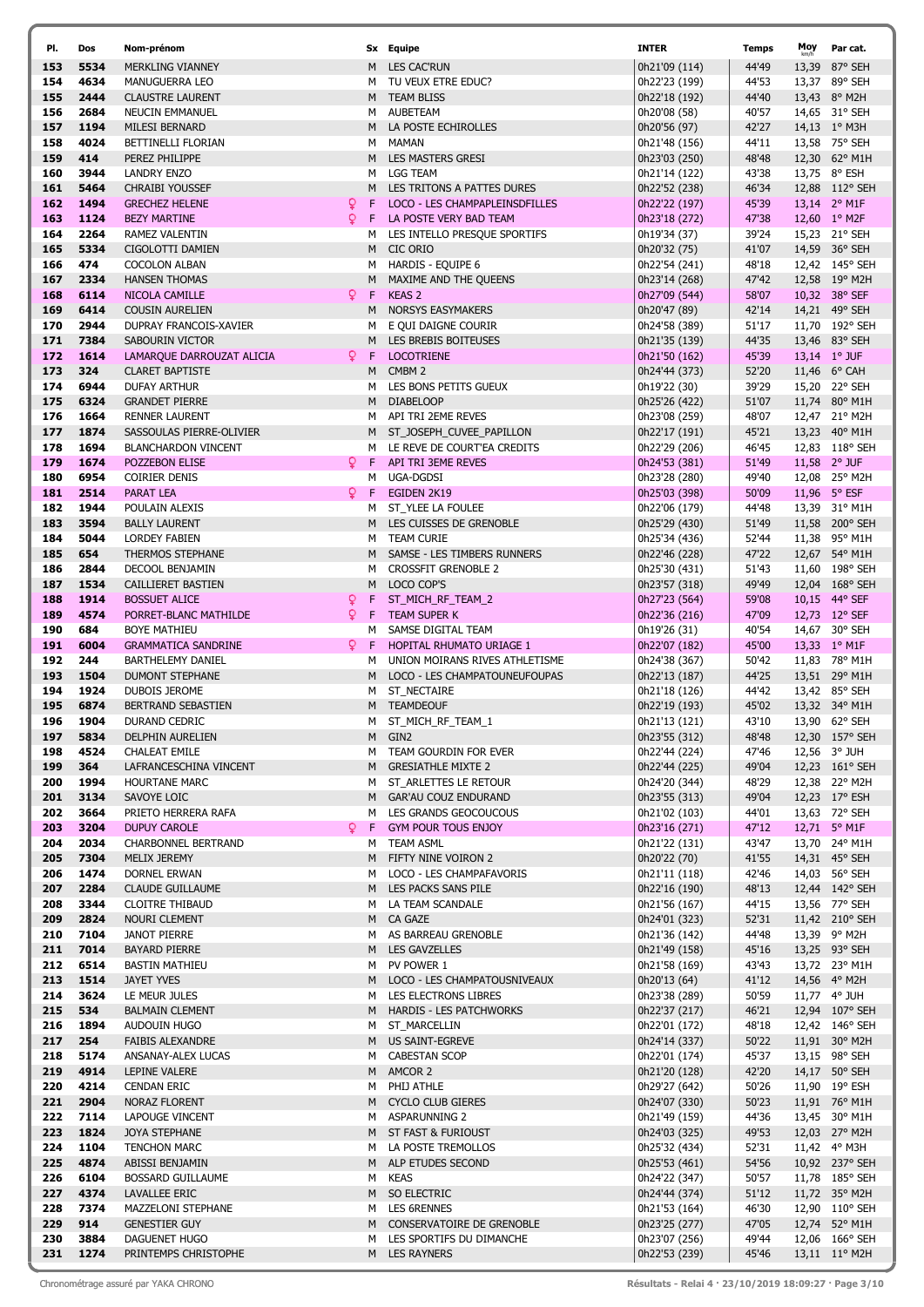| PI.        | Dos          | Nom-prénom                                           |
|------------|--------------|------------------------------------------------------|
| 232        | 2584         | <b>GUICHON CORENTIN</b>                              |
| 233        | 6994         | <b>VIEGAS MATTHIEU</b>                               |
| 234        | 2354         | <b>OLSTHOORN MARK</b>                                |
| 235<br>236 | 1484         | MOINEAU DOMINIQUE<br><b>OUELIN ALEXANDRE</b>         |
| 237        | 5604<br>664  | <b>CREBIER ALEX</b>                                  |
| 238        | 2084         | <b>GILBERT EMMANUEL</b>                              |
| 239        | 2364         | CALVELO VASQUEZ FERNANDO                             |
| 240        | 2134         | <b>BERTIN STEPHANIE</b>                              |
| 241        | 3444         | REYDET PHILIPPE                                      |
| 242        | 1464         | <b>LORENTE FRANCK</b>                                |
| 243        | 4294         | PITIS FLORENT                                        |
| 244        | 1004         | <b>HUBAUT SOPHIE</b>                                 |
| 245<br>246 | 2394<br>1794 | RIEGLER VICTOR<br><b>GERBON FLORENT</b>              |
| 247        | 1374         | <b>TATE MIRANDA</b>                                  |
| 248        | 4404         | LOPEZ JEROME                                         |
| 249        | 6664         | <b>RIVOIRE VALENTIN</b>                              |
| 250        | 4114         | <b>BERETTA LISE</b>                                  |
| 251        | 5254         | LEROUXEL OLIVIER                                     |
| 252        | 3094         | RONDY JEAN-MICHEL                                    |
| 253<br>254 | 1624<br>6654 | <b>CORDEIRO AMELIE</b><br><b>BRIAND GUILLAUME</b>    |
| 255        | 2044         | RODRIGUES ADOLPHE                                    |
| 256        | 7144         | <b>HUROT CHARLOTTE</b>                               |
| 257        | 2474         | POPOV ANTON                                          |
| 258        | 3174         | <b>ESTRADE SEBASTIEN</b>                             |
| 259        | 6494         | <b>BERNARD NICOLAS</b>                               |
| 260        | 1384         | <b>JOURDA THIBAUT</b>                                |
| 261<br>262 | 1984<br>1334 | <b>CANOVA ANTOINE</b><br><b>GODARD BAPTISTE</b>      |
| 263        | 4324         | <b>SALA DJAMEL</b>                                   |
| 264        | 1784         | SCHMOKER BENJAMIN                                    |
| 265        | 6614         | LEISSUS DORIAN                                       |
| 266        | 3224         | RIZZON JULIEN                                        |
| 267        | 7264         | RUELLE DAVID                                         |
| 268        | 3084<br>6724 | NGUYEN MINH TIEN<br>SIBIEUDE COME                    |
| 269<br>270 | 7234         | <b>LAVILLE SEBASTIEN</b>                             |
| 271        | 2594         | <b>KAFI GERY</b>                                     |
| 272        | 5124         | <b>MEGE JULIEN</b>                                   |
| 273        | 3324         | ZOPPIS QUENTIN                                       |
| 274        | 2094         | FOURNA MARTIN                                        |
| 275        | 4774         | <b>NOGUE FABIEN</b>                                  |
| 276<br>277 | 2964<br>2024 | <b>MAINARD LAURENT</b><br>ARGOUD FABRICE             |
| 278        | 7154         | SGHIRI MOHAMED                                       |
| 279        | 6334         | CARTEAUX NICOLAS                                     |
| 280        | 1134         | RENAULT FRANCOIS                                     |
| 281        | 3304         | <b>MASSY YVES</b>                                    |
| 282        | 2524         | <b>SEILER CLARISSE</b>                               |
| 283        | 1184<br>4184 | <b>BARILLOT DENIS</b>                                |
| 284<br>285 | 6204         | <b>GOIRAND NATHALIE</b><br>SAINT CYR FRANCK          |
| 286        | 984          | COLLET JOAN                                          |
| 287        | 5854         | SIRAND ANTOINE                                       |
| 288        | 5234         | PERU SYLVAIN                                         |
| 289        | 1724         | <b>SAOUTIEFF ELISE</b>                               |
| 290        | 7204         | <b>FAYOLLE LOUIS</b>                                 |
| 291<br>292 | 3754<br>7214 | <b>GUILLAUDEAU MATHIEU</b><br><b>CONFLANS ESTEVE</b> |
| 293        | 5714         | <b>JOGUET SEBASTIEN</b>                              |
| 294        | 4164         | PAOLINI ROMAIN                                       |
| 295        | 2644         | <b>BRUN BENJAMIN</b>                                 |
| 296        | 6824         | <b>NEY THOMAS</b>                                    |
| 297        | 6684         | BENDJEDDOU NOUREDDINE                                |
| 298        | 6894         | PERRIN THIBAUT                                       |
| 299<br>300 | 5264<br>564  | <b>LEGON JEROME</b><br><b>FLIPOT MATTHIEU</b>        |
| 301        | 1964         | <b>SCHMID JULIEN</b>                                 |
| 302        | 3584         | <b>NONY GUILLAUME</b>                                |
| 303        | 7424         | LUGOSI MAXIME                                        |
| 304        | 7184         | <b>CECILLON JESSICA</b>                              |
| 305        | 3744         | DANNEQUIN JESSY                                      |
| 306        | 7474         | <b>GERACI ANTHONY</b>                                |
| 307        | 1174         | <b>BAJIC HUGO</b>                                    |
| 308<br>309 | 1864<br>4414 | <b>FRANK THOMAS</b><br><b>CASTRO PAULO</b>           |
| 310        | 6434         | MONZAT CHRISTOPHE                                    |
|            |              |                                                      |

| PI.        | Dos          | Nom-prénom                                                |             | Sx Equipe                                         | <b>INTER</b>                   | <b>Temps</b>   | Moy          | Par cat.                         |
|------------|--------------|-----------------------------------------------------------|-------------|---------------------------------------------------|--------------------------------|----------------|--------------|----------------------------------|
| 232        | 2584         | <b>GUICHON CORENTIN</b>                                   | м           | DER'APAJH                                         | 0h23'35 (287)                  | 47'56          |              | 12,52 16° ESH                    |
| 233        | 6994         | <b>VIEGAS MATTHIEU</b>                                    | M           | <b>VENCORUN</b>                                   | 0h22'04 (176)                  | 45'00          |              | 13,33 90° SEH                    |
| 234        | 2354         | <b>OLSTHOORN MARK</b>                                     | м           | MTS GEM SESSION                                   | 0h21'23 (132)                  | 42'38          |              | 14,07 17° M1H                    |
| 235        | 1484         | MOINEAU DOMINIQUE                                         | M           | LOCO - LES CHAMPAOZAGUETS                         | 0h23'34 (284)                  | 49'33          |              | 12,11 23° M2H                    |
| 236        | 5604         | <b>QUELIN ALEXANDRE</b>                                   | м           | DIGIT-TEAM                                        | 0h21'38 (144)                  | 45'22          |              | 13,23 96° SEH                    |
| 237        | 664          | <b>CREBIER ALEX</b>                                       | M           | SAMSE - MOIRANSTEAM                               | 0h24'15 (339)                  | 48'16          |              | 12,43 144° SEH                   |
| 238        | 2084         | <b>GILBERT EMMANUEL</b>                                   | м           | BIOMERIEUX GRENOBLE EQUIPE 2                      | 0h22'21 (195)                  | 47'15          |              | 12,70 128° SEH                   |
| 239<br>240 | 2364<br>2134 | CALVELO VASQUEZ FERNANDO<br><b>BERTIN STEPHANIE</b><br>Q. | М<br>F      | <b>MUNLIGHT</b><br><b>GEM PUISSANCE 6</b>         | 0h24'17 (341)                  | 49'52<br>50'22 |              | 12,03 69° M1H<br>11,91 6° M1F    |
| 241        | 3444         | REYDET PHILIPPE                                           | M           | <b>LES BADABOUES</b>                              | 0h24'35 (361)<br>0h23'45 (299) | 46'01          |              | 13,04 44° M1H                    |
| 242        | 1464         | <b>LORENTE FRANCK</b>                                     | м           | LOCO - LES CHAMPADU11ETPLUS                       | 0h22'09 (184)                  | 51'02          |              | 11,76 33° M2H                    |
| 243        | 4294         | PITIS FLORENT                                             | M           | ROUGE&CO                                          | 0h20'11 (61)                   | 41'40          |              | 14,40 41° SEH                    |
| 244        | 1004         | Q.<br><b>HUBAUT SOPHIE</b>                                | F           | TEAM TRAIL GENDARMERIE 2                          | 0h27'16 (555)                  | 55'40          |              | 10,78 28° SEF                    |
| 245        | 2394         | <b>RIEGLER VICTOR</b>                                     | M           | RAMBOISE DE LA TABLE                              | 0h27'38 (571)                  | 50'50          |              | 11,80 184° SEH                   |
| 246        | 1794         | <b>GERBON FLORENT</b>                                     |             | M XENOCS                                          | 0h22'49 (235)                  | 48'19          |              | 12,42 148° SEH                   |
| 247        | 1374         | Q.<br><b>TATE MIRANDA</b>                                 | $\mathsf F$ | <b>BASKETS DAUPHINOISES</b>                       | 0h27'05 (540)                  | 56'06          |              | 10,70 18° M1F                    |
| 248        | 4404         | LOPEZ JEROME                                              | м           | SP VILLARD DE LANS                                | 0h23'16 (270)                  | 48'04          |              | 12,48 138° SEH                   |
| 249        | 6664         | RIVOIRE VALENTIN                                          | M           | SEGEPO-1                                          | 0h23'02 (248)                  | 46'54          |              | 12,79 119° SEH                   |
| 250        | 4114         | Q.<br><b>BERETTA LISE</b>                                 | -F          | <b>NEUROTRANSMETTEURS</b>                         | 0h25'36 (442)                  | 51'57          |              | 11,55 2° CAF                     |
| 251        | 5254         | LEROUXEL OLIVIER                                          | M           | OTSUKARESAMA'S                                    | 0h20'34 (76)                   | 43'20          |              | 13,85 20° M1H                    |
| 252        | 3094<br>1624 | RONDY JEAN-MICHEL<br><b>CORDEIRO AMELIE</b>               | м<br>Ω F    | <b>FAST &amp; FURIOUS</b><br><b>LOCOTRIEVOISE</b> | 0h24'35 (362)<br>0h24'48 (378) | 50'32<br>50'29 |              | 11,87 176° SEH                   |
| 253<br>254 | 6654         | <b>BRIAND GUILLAUME</b>                                   | м           | SDE- GROUPE EOS                                   |                                | 55'00          |              | 11,89 7° M1F<br>10,91 240° SEH   |
| 255        | 2044         | RODRIGUES ADOLPHE                                         | М           | TEAM CASINO GEANT                                 | 0h26'12 (493)<br>0h25'15 (412) | 51'32          |              | 11,64 37° M2H                    |
| 256        | 7144         | <b>HUROT CHARLOTTE</b><br>Q.                              | F           | CHARLY FAIS MOI PEUR                              | 0h25'42 (449)                  | 53'42          |              | 11,17 24° SEF                    |
| 257        | 2474         | POPOV ANTON                                               |             | M THE RUNNERS OF THE ROUND TABLE                  | 0h23'11 (265)                  | 47'05          |              | 12,74 123° SEH                   |
| 258        | 3174         | <b>ESTRADE SEBASTIEN</b>                                  | м           | GGC 3.2 POLYTECH                                  | 0h25'18 (416)                  | 58'37          |              | 10,24 24° ESH                    |
| 259        | 6494         | <b>BERNARD NICOLAS</b>                                    | M           | TEAM PW5 SOFT                                     | 0h27'04 (539)                  | 53'31          |              | 11,21 219° SEH                   |
| 260        | 1384         | JOURDA THIBAUT                                            | м           | TEAM 405 CREDIT AGRICOLE                          | 0h23'08 (260)                  | 48'11          |              | 12,45 141° SEH                   |
| 261        | 1984         | <b>CANOVA ANTOINE</b>                                     | M           | ST_AR_IS_BORN                                     | 0h21'33 (137)                  | 45'05          |              | 13,31 91° SEH                    |
| 262        | 1334         | <b>GODARD BAPTISTE</b>                                    |             | M LE BOPANEL                                      | 0h22'07 (181)                  | 44'03          |              | 13,62 73° SEH                    |
| 263        | 4324         | SALA DJAMEL                                               | М           | LES BEECHCRAFT BONDISSANTS                        | 0h27'44 (580)                  | 56'18          |              | 10,66 249° SEH                   |
| 264        | 1784         | SCHMOKER BENJAMIN                                         | м           | <b>UMICORE</b>                                    | 0h25'00 (393)                  | 51'51          |              | 11,57 86° M1H                    |
| 265        | 6614         | LEISSUS DORIAN                                            | м           | <b>RVI</b>                                        | 0h22'34 (213)                  | 45'55          |              | 13,07 103° SEH                   |
| 266<br>267 | 3224<br>7264 | RIZZON JULIEN<br><b>RUELLE DAVID</b>                      | м<br>м      | <b>HDJ FOR EVER</b><br><b>FIFTY NINE</b>          | 0h24'21 (346)<br>0h24'16 (340) | 50'26<br>50'21 |              | 11,90 175° SEH<br>11,92 75° M1H  |
| 268        | 3084         | NGUYEN MINH TIEN                                          | м           | FANSIPAN                                          | 0h24'32 (356)                  | 51'33          |              | 11,64 194° SEH                   |
| 269        | 6724         | SIBIEUDE COME                                             | М           | SHORT EDITION 2                                   | 0h23'29 (281)                  | 47'24          |              | 12,66 130° SEH                   |
| 270        | 7234         | LAVILLE SEBASTIEN                                         | м           | EKIPAJE MIZU                                      | 0h24'07 (328)                  | 50'06          |              | 11,98 70° M1H                    |
| 271        | 2594         | <b>KAFI GERY</b>                                          |             | M T'APAJH                                         | 0h22'03 (175)                  | 44'19          |              | 13,54 79° SEH                    |
| 272        | 5124         | MEGE JULIEN                                               | м           | <b>BONITASOFT</b>                                 | 0h24'32 (358)                  | 51'24          |              | 11,67 193° SEH                   |
| 273        | 3324         | ZOPPIS QUENTIN                                            | M           | LA RELEVE PAPILLON                                | 0h22'46 (227)                  | 51'22          | 11,68 5° JUH |                                  |
| 274        | 2094         | <b>FOURNA MARTIN</b>                                      | М           | <b>COURIR ENTRE AMIS!</b>                         | 0h23'47 (301)                  | 48'38          |              | 12,34 154° SEH                   |
| 275        | 4774         | <b>NOGUE FABIEN</b>                                       |             | M ACTOLL'IQUES                                    | 0h24'09 (333)                  | 47'11          |              | 12,72 127° SEH                   |
| 276        | 2964         | MAINARD LAURENT                                           | м           | EKI FORME'                                        | 0h21'57 (168)                  | 45'11          |              | 13,28 37° M1H                    |
| 277        | 2024         | ARGOUD FABRICE                                            | м           | <b>STARSKY</b>                                    | 0h22'47 (230)                  | 46'35          |              | 12,88 47° M1H                    |
| 278<br>279 | 7154<br>6334 | SGHIRI MOHAMED<br>CARTEAUX NICOLAS                        | м<br>M      | <b>CHEKTONRUN</b><br>PRIMO1D - "LES DIABOLOTINS"  | 0h24'54 (382)<br>0h23'18 (273) | 50'35<br>49'30 |              | 11,86 178° SEH<br>12,12 163° SEH |
| 280        | 1134         | RENAULT FRANCOIS                                          | М           | LA POSTE LESNULSTESLA                             | 0h26'43 (515)                  | 54'51          |              | 10,94 42° M2H                    |
| 281        | 3304         | <b>MASSY YVES</b>                                         | M           | LA FINE EQUIPE                                    | 0h23'20 (275)                  | 47'11          |              | 12,72 2° M3H                     |
| 282        | 2524         | Q<br>SEILER CLARISSE                                      | F           | CHARLIE ET SES DROLES DE DAMES                    | 0h26'00 (468)                  | 53'07          |              | 11,30 21° SEF                    |
| 283        | 1184         | <b>BARILLOT DENIS</b>                                     | M           | LA POSTE COLIRUN                                  | 0h24'28 (352)                  | 50'43          |              | 11,83 31° M2H                    |
| 284        | 4184         | <b>GOIRAND NATHALIE</b><br>Q.                             | F           | PAS PLUS DE 30KM/H RUE AMPERE                     | 0h24'56 (385)                  | 50'18          |              | 11,93 3° M2F                     |
| 285        | 6204         | SAINT CYR FRANCK                                          | M           | KLA+                                              | 0h25'25 (421)                  | 51'21          |              | 11,68 82° M1H                    |
| 286        | 984          | COLLET JOAN                                               | М           | ENDURANCE SHOP ECHIROLLES                         | 0h23'27 (279)                  | 52'52          |              | 11,35 20° ESH                    |
| 287        | 5854         | SIRAND ANTOINE                                            | M           | <b>BBM AUDIT</b>                                  | 0h21'25 (134)                  | 44'13          |              | 13,57 26° M1H                    |
| 288        | 5234<br>1724 | PERU SYLVAIN<br>Q.                                        | м           | CE SOITEC - ROUGE<br><b>REV-EILLES</b>            | 0h23'44 (298)<br>0h28'39 (618) | 48'24<br>58'09 |              | 12,40 150° SEH<br>10,32 39° SEF  |
| 289<br>290 | 7204         | SAOUTIEFF ELISE<br><b>FAYOLLE LOUIS</b>                   | F<br>м      | <b>CROSSFIT GRENOBLE 4</b>                        | 0h21'20 (129)                  | 44'20          |              | 13,53 10° ESH                    |
| 291        | 3754         | <b>GUILLAUDEAU MATHIEU</b>                                | M           | LES NAIMKILLERS                                   | 0h23'03 (249)                  | 47'20          |              | 12,68 129° SEH                   |
| 292        | 7214         | <b>CONFLANS ESTEVE</b>                                    | м           | <b>ECLEK-TEAM</b>                                 | 0h25'02 (396)                  | 52'13          |              | 11,49 89° M1H                    |
| 293        | 5714         | JOGUET SEBASTIEN                                          | M           | EOLAS <sub>3</sub>                                | 0h27'14 (550)                  | 58'04          |              | 10,33 124° M1H                   |
| 294        | 4164         | PAOLINI ROMAIN                                            | м           | PAPILLONS CUVEE 2003                              | 0h24'08 (332)                  | 50'26          |              | 11,90 5° CAH                     |
| 295        | 2644         | <b>BRUN BENJAMIN</b>                                      | M           | ADVIENNEQUEPOURRA                                 | 0h19'01 (21)                   | 38'48          |              | 15,46 15° SEH                    |
| 296        | 6824         | <b>NEY THOMAS</b>                                         | M           | ST NIGHT FEVER                                    | 0h22'51 (237)                  | 48'18          |              | 12,42 147° SEH                   |
| 297        | 6684         | BENDJEDDOU NOUREDDINE                                     | M           | SEGEPO-3                                          | 0h25'04 (400)                  | 51'15          |              | 11,71 190° SEH                   |
| 298        | 6894         | PERRIN THIBAUT                                            |             | M TECHNOSENS                                      | 0h20'45 (88)                   | 44'22          |              | 13,52 80° SEH                    |
| 299        | 5264         | <b>LEGON JEROME</b>                                       | М           | <b>TEAM CHARTREUSE</b>                            | 0h23'06 (254)                  | 47'18          |              | 12,68 53° M1H                    |
| 300<br>301 | 564<br>1964  | FLIPOT MATTHIEU<br><b>SCHMID JULIEN</b>                   | м<br>м      | DREAM GO<br>STEMCELL-OPETTES                      | 0h22'35 (215)<br>0h25'38 (443) | 46'30<br>52'38 |              | 12,90 111° SEH<br>11,40 93° M1H  |
| 302        | 3584         | NONY GUILLAUME                                            | М           | LES COUSINS                                       | 0h26'11 (491)                  | 55'39          |              | 10,78 112° M1H                   |
| 303        | 7424         | LUGOSI MAXIME                                             | М           | <b>MADD</b>                                       | 0h26'06 (480)                  | 57'46          |              | 10,39 257° SEH                   |
| 304        | 7184         | <b>CECILLON JESSICA</b><br>Q                              | F           | CLINIQUE KORIAN LES GRANGES                       | 0h20'39 (80)                   | 43'46          | 13,71 6° SEF |                                  |
| 305        | 3744         | DANNEQUIN JESSY                                           | M           | <b>LES MATONARS</b>                               | 0h23'50 (303)                  | 50'54          |              | 11,79 79° M1H                    |
| 306        | 7474         | <b>GERACI ANTHONY</b>                                     | М           | <b>RUNATROCHE</b>                                 | 0h24'03 (324)                  | 51'15          |              | 11,71 191° SEH                   |
| 307        | 1174         | <b>BAJIC HUGO</b>                                         | М           | LA POSTE LES BASKETS EN FOLIE3                    | 0h25'57 (464)                  | 52'46          |              | 11,37 96° M1H                    |
| 308        | 1864         | <b>FRANK THOMAS</b>                                       | м           | ST_IMG_QUALITY                                    | 0h25'07 (405)                  | 52'00          |              | 11,54 202° SEH                   |
| 309        | 4414         | <b>CASTRO PAULO</b>                                       | M.          | SPHINX SAYEN DE ST                                | 0h27'31 (566)                  | 56'43          |              | 10,58 252° SEH                   |
| 310        | 6434         | MONZAT CHRISTOPHE                                         |             | M PSF                                             | 0h26'06 (479)                  | 52'57          |              | 11,33 213° SEH                   |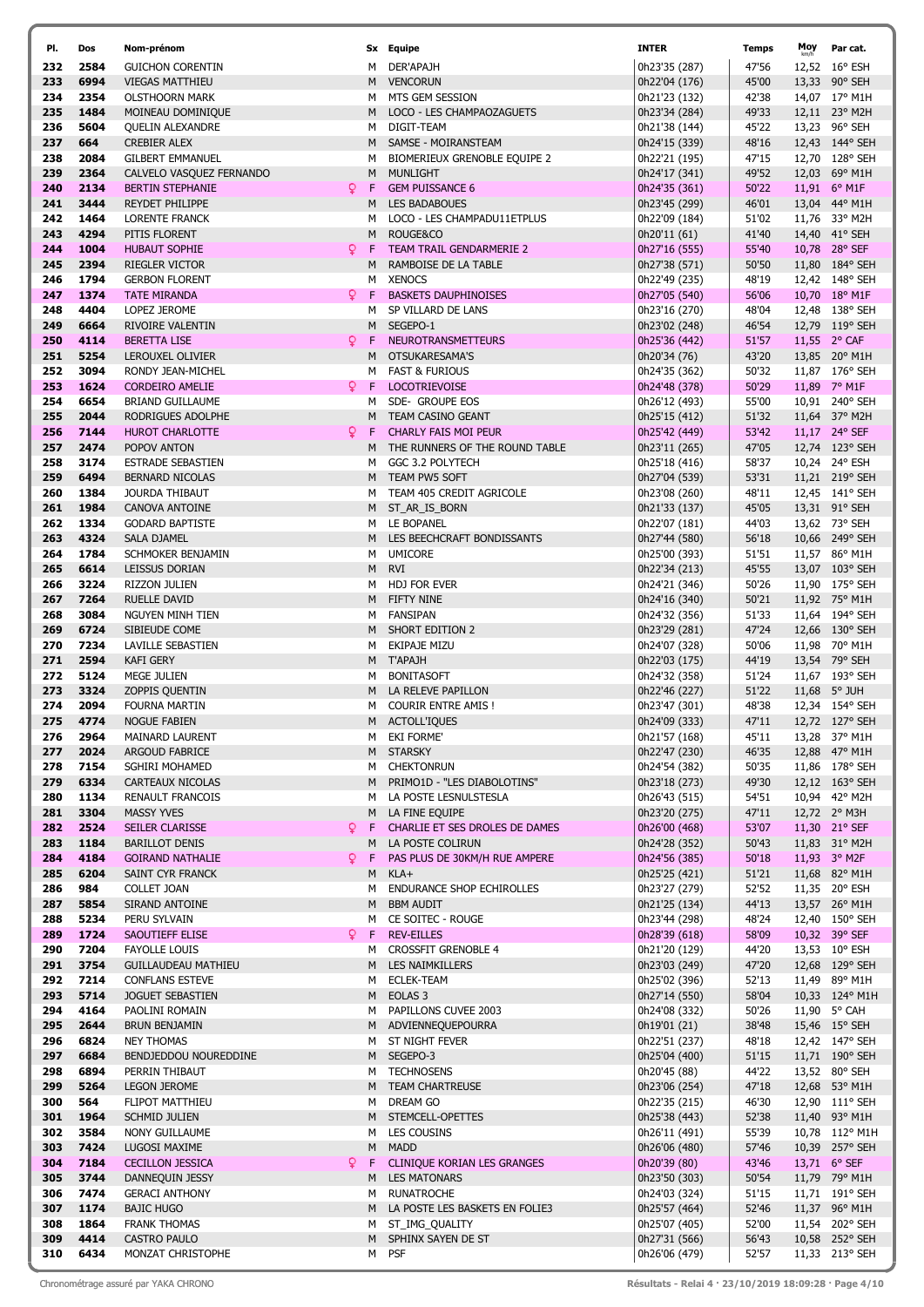| PI.        | Dos          | Nom-prénom                                      |                    |        | Sx Equipe                                                | <b>INTER</b>                   | <b>Temps</b>   | Moy  | Par cat.                        |
|------------|--------------|-------------------------------------------------|--------------------|--------|----------------------------------------------------------|--------------------------------|----------------|------|---------------------------------|
| 311        | 594          | <b>TURGIS CEDRIC</b>                            |                    | M      | GO - LES LIEVRES ET LES TORTUES                          | 0h26'19 (500)                  | 59'46          |      | 10,04 134° M1H                  |
| 312        | 6624         | <b>BLOCH MATTHIEU</b>                           |                    | м      | <b>LES DEMENAGEURS</b>                                   | 0h24'57 (387)                  | 50'04          |      | 11,98 169° SEH                  |
| 313        | 334          | <b>VIDAL GILLES</b>                             |                    | M      | CMBM <sub>3</sub>                                        | 0h21'35 (140)                  | 45'17          |      | 13,25 39° M1H                   |
| 314        | 5904         | <b>VUILLEROT PIERRE</b>                         |                    | м      | TEM DEGAUD 01                                            | 0h27'14 (549)                  | 56'59          |      | 10,53 120° M1H                  |
| 315        | 6834         | <b>AUGERAT PHILIPPE</b>                         |                    | M      | SQI                                                      | 0h26'43 (516)                  | 56'07          |      | 10,69 45° M2H                   |
| 316        | 7134         | TIERTANT EMMANUEL                               |                    | м      | CARREFOUR GRAND-PLACE                                    | 0h28'41 (621)                  | 1h00'52        |      | 9,86 136° M1H                   |
| 317        | 5944         | <b>GONZALES JONATHAN</b>                        |                    | M      | TEAM PAYANT 3                                            | 0h23'12 (267)                  | 47'43          |      | 12,57 135° SEH                  |
| 318        | 5144         | <b>ORTIZ GABRIEL</b>                            |                    | м      | BYES 1                                                   | 0h23'57 (319)                  | 48'09          |      | 12,46 140° SEH                  |
| 319        | 2204         | <b>BERNARD LAURENT</b>                          |                    | м      | LES ALPAGAS BANCALES                                     | 0h23'55 (314)                  | 50'07          |      | 11,97 170° SEH                  |
| 320        | 5344         | DUTRIEUX CLEMENT                                |                    | м      | <b>CIC ORIO FEMININE</b>                                 | 0h20'12 (62)                   | 41'30          |      | 14,46 38° SEH                   |
| 321        | 1344         | LABORDE VACHELLERIE CECILE                      | Q.<br>F            |        | LES PLUS RAPIDES                                         | 0h26'43 (514)                  | 56'54          |      | 10,54 22° M1F                   |
| 322        | 6964         | ROUSTAN BENJAMIN                                |                    | м      | <b>UROMEMS 1</b>                                         | 0h24'33 (360)                  | 49'34          |      | 12,10 165° SEH                  |
| 323<br>324 | 494<br>2534  | <b>SALOMON THIERRY</b>                          | Q.<br>F            | M      | HARDIS - GLOBAL RUNNERS<br><b>GEM POWER</b>              | 0h24'13 (335)                  | 49'22<br>55'26 |      | 12,15 66° M1H                   |
| 325        | 2794         | KAYI CLAUDE-HEAVEN<br>DESOUTTER BRUNO           |                    | М      | CIMA - CA IRA MIEUX APRES!                               | 0h26'26 (501)<br>0h19'38 (40)  | 41'05          |      | 10,82 7° ESF<br>14,60 35° SEH   |
| 326        | 4944         | <b>REYNIER ALAIN</b>                            |                    | м      | PEJ 38 APF                                               | 0h25'28 (428)                  | 53'16          |      | 11,26 40° M2H                   |
| 327        | 6314         | POQUET CHRISTOPHE                               |                    | M      | CYTOO                                                    | 0h25'16 (413)                  | 50'19          |      | 11,92 74° M1H                   |
| 328        | 7404         | CONGOLELA ANTHONY                               |                    | М      | LES PATTES MOLLES                                        | 0h21'39 (146)                  | 46'38          |      | 12,87 115° SEH                  |
| 329        | 3154         | CHARPIN BENJAMIN                                |                    | M      | <b>GENEPI</b>                                            | 0h20'49 (92)                   | 42'22          |      | 14,16 51° SEH                   |
| 330        | 3524         | <b>BERNAND DAVID</b>                            |                    | м      | LES CHOTHERMOIS                                          | 0h22'22 (198)                  | 46'35          |      | 12,88 113° SEH                  |
| 331        | 5654         | <b>GUITOU JEAN-MICHEL</b>                       |                    | M      | <b>LES COURCIRCUITES</b>                                 | 0h26'36 (507)                  | 55'03          |      | 10,90 110° M1H                  |
| 332        | 6774         | ROBERT FREDERIC                                 |                    | м      | <b>LES TALAGNAC</b>                                      | 0h25'06 (403)                  | 53'04          |      | 11,31 39° M2H                   |
| 333        | 5524         | <b>CUBELLS ANTOINE</b>                          |                    | M      | DAUPHINE POIDS LOURDS                                    | 0h23'24 (276)                  | 47'37          |      | 12,60 133° SEH                  |
| 334        | 944          | MONNET EDOUARD                                  |                    | м      | LES GROS DECHETS                                         | 0h22'32 (211)                  | 46'06          |      | 13,02 104° SEH                  |
| 335        | 2924         | <b>CHAMARRO JESUS</b>                           |                    | M      | DON DU SANG LA POSTE-ORANGE 38                           | 0h22'53 (240)                  | 47'14          |      | 12,70 17° M2H                   |
| 336        | 4354         | BOTTAZ-BOSSON GUILLAUME                         |                    | м      | SANS PRISE DE TETE                                       | 0h22'48 (233)                  | 44'27          |      | 13,50 82° SEH                   |
| 337        | 7344         | MARTINET STEPHANE                               |                    | М      | LA TRONCHE                                               | 0h20'16 (66)                   | 42'02          |      | 14,27 14° M1H                   |
| 338        | 1974         | MARECHAL KARL                                   |                    | м      | ST CHARAC TEAM                                           | 0h27'16 (553)                  | 59'09          |      | 10,14 263° SEH                  |
| 339<br>340 | 1634<br>1294 | <b>LELEU STEPHANE</b><br><b>FAURE GUILLAUME</b> |                    | M<br>м | VINCI FACILITIES DSMS 1<br><b>BALADE DOMINICALE</b>      | 0h23'43 (296)                  | 48'51<br>49'13 |      | 12,28 63° M1H                   |
| 341        | 4284         | ROLLAND ALBRICE                                 |                    | M      | ROLLAND ATHLETIC                                         | 0h24'38 (365)<br>0h25'47 (455) | 57'05          |      | 12,19 64° M1H<br>10,51 8° CAH   |
| 342        | 1934         | JACQUIER BLAISE                                 |                    | м      | ST_OP_CHRONO_ESD                                         | 0h24'06 (327)                  | 50'14          |      | 11,94 71° M1H                   |
| 343        | 1264         | N'DIR REMI                                      |                    | M      | <b>LES METALLOS</b>                                      | 0h26'00 (471)                  | 55'13          |      | 10,87 241° SEH                  |
| 344        | 5244         | LAVAITTE GUILLAUME                              |                    | м      | CE SOITEC - VERT                                         | 0h23'11 (264)                  | 47'30          |      | 12,63 132° SEH                  |
| 345        | 4004         | <b>BEAULATON INES</b>                           | Q.<br>$\mathsf F$  |        | M1 DE DROIT PUBLIC, TEAM 2 !                             | 0h26'13 (494)                  | 54'01          |      | 11,11 6° ESF                    |
| 346        | 6744         | VILLARD WILLIAM                                 |                    | м      | SINTEGRUNNING                                            | 0h24'48 (376)                  | 49'26          |      | 12,14 162° SEH                  |
| 347        | 5504         | FRADETAL LOUIS                                  |                    | M      | TEAM MAGNETIC RUNNING                                    | 0h20'44 (85)                   | 42'58          |      | 13,96 59° SEH                   |
| 348        | 5684         | <b>HEUSSE MARTIN</b>                            |                    | м      | <b>LES GAZELLES</b>                                      | 0h24'08 (331)                  | 50'16          |      | 11,94 72° M1H                   |
| 349        | 464          | CHEVREUX ANDRIC                                 |                    | M      | <b>HARDIS - BCBG</b>                                     | 0h24'56 (384)                  | 52'20          |      | 11,46 206° SEH                  |
| 350        | 7284         | <b>KOEHLER VICTORIA</b>                         | Q<br>F             |        | FIFTY NINE GRENOBLE                                      | 0h27'00 (532)                  | 55'45          |      | 10,76 29° SEF                   |
| 351        | 4834         | <b>BARDET THIERRY</b>                           |                    | M      | LES COMP A BLOC'S                                        | 0h21'50 (160)                  | 44'53          |      | 13,37 33° M1H                   |
| 352        | 434          | <b>CHAPUIS SOLENE</b>                           | F<br>Q.            |        | SASS'COURT                                               | 0h26'08 (485)                  | 53'33          |      | 11,20 $3^{\circ}$ CAF           |
| 353        | 4274         | <b>GAYET MARION</b>                             | Q<br>F             |        | <b>ROCHE N ROLL</b>                                      | 0h24'33 (359)                  | 50'07          |      | 11,97 14° SEF                   |
| 354<br>355 | 6644<br>1204 | <b>CAVALAN ERWAN</b><br><b>ROSAIN GILLES</b>    |                    | м      | SE GREEN LANTERN<br>LA POSTE LES IMPREVISIBLES           | 0h21'36 (141)<br>0h22'26 (203) | 44'07<br>47'01 |      | 13,60 74° SEH<br>12,76 16° M2H  |
| 356        | 3234         | SANT ROBERTO                                    |                    | M<br>м | I GATTI QUANTICI (┌♂_•́)                                 | 0h25'12 (409)                  | 52'33          |      | 11,42 211° SEH                  |
| 357        | 4764         | <b>CARRON ERWAN</b>                             |                    | М      | LES FLECHES ALPINES                                      | 0h21'10 (115)                  | 45'37          |      | 13,15 13° ESH                   |
| 358        | 5084         | CAIRONI CLEMENT                                 |                    | м      | <b>LES SURVOLTES</b>                                     | 0h24'15 (338)                  | 51'10          |      | 11,73 189° SEH                  |
| 359        | 584          | MOISSET ALAIN                                   |                    | М      | <b>GO-LDEN TEAM</b>                                      | 0h26'45 (517)                  | 56'51          |      | 10,55 119° M1H                  |
| 360        | 1324         | NOSETTI FREDERIQUE                              | Q.<br>$\mathsf{F}$ |        | ENCORE UN PETIT EFFORT PIERRE                            | 0h26'18 (497)                  | 54'27          |      | 11,02 16° M1F                   |
| 361        | 4694         | DESPINASSE QUENTIN                              |                    | М      | <b>VIRUS</b>                                             | 0h19'59 (53)                   | 41'04          |      | 14,61 32° SEH                   |
| 362        | 7434         | <b>CARBILLET CHARLES</b>                        |                    | м      | METROLOGIC GROUP                                         | 0h27'07 (542)                  | 58'09          |      | 10,32 125° M1H                  |
| 363        | 6714         | SIBIEUDE CHRISTOPHE                             |                    | М      | SHORT EDITION 1                                          | 0h27'50 (586)                  | 1h03'09        | 9,50 | 59° M2H                         |
| 364        | 844          | SCHAAP LUDOVIC                                  |                    | м      | FRANCE BLEU ISERE                                        | 0h28'56 (627)                  | 59'56          |      | 10,01 268° SEH                  |
| 365        | 1244         | <b>CASTILLE FRANCK</b>                          |                    | M      | ARAYMOND #4                                              | 0h29'51 (660)                  | 1h03'11        | 9,50 | $60^{\circ}$ M2H                |
| 366        | 3784         | REY JEAN PHILLIPE                               |                    | м      | LES PARENTS DE CHORIER                                   | 0h26'08 (484)                  | 52'38<br>48'17 |      | 11,40 212° SEH                  |
| 367<br>368 | 7074<br>4134 | MENET DAVID<br><b>SICK ROMAIN</b>               |                    | M<br>м | ACCENTURE FAIT SON CHO<br>OHE PROMETHEELES MOINS MAUVAIS | 0h23'00 (247)<br>0h23'30 (282) | 47'44          |      | 12,43 60° M1H<br>12,57 136° SEH |
| 369        | 1284         | <b>MELONI GAUTIER</b>                           |                    | M      | LES RAYTARDATAIRES                                       | 0h21'11 (117)                  | 44'16          |      | 13,55 78° SEH                   |
| 370        | 5914         | SESTIER DAMIEN                                  |                    | м      | <b>GROUPE ILCO</b>                                       | 0h22'33 (212)                  | 48'42          |      | 12,32 155° SEH                  |
| 371        | 6064         | <b>BOUDEVILLAIN BRICE</b>                       |                    | М      | PREST'IGE                                                | 0h23'53 (310)                  | 47'42          |      | 12,58 56° M1H                   |
| 372        | 1854         | LAURENT ANTOINE                                 |                    | м      | ST_DUR                                                   | 0h24'31 (355)                  | 52'03          |      | 11,53 204° SEH                  |
| 373        | 1524         | RAULT ANTOINE                                   |                    | M      | LOCO ALLAN                                               | 0h25'42 (448)                  | 58'10          |      | 10,32 23° ESH                   |
| 374        | 7034         | MAIRESSE JOACHIM                                |                    | м      | LES PIEDS BEAUX                                          | 0h22'47 (231)                  | 45'20          |      | 13,24 94° SEH                   |
| 375        | 3034         | <b>DESCHAMPS REGIS</b>                          |                    | M      | <b>EMILIE &amp; THE QUADRA</b>                           | 0h25'27 (426)                  | 53'45          |      | 11,16 103° M1H                  |
| 376        | 5024         | JOCTEUR-MONROZIER HUGO                          |                    | М      | TEAM BASTILLE                                            | 0h24'32 (357)                  | 50'14          |      | 11,94 173° SEH                  |
| 377        | 3604         | <b>GROS THEOTIM</b>                             |                    | M      | LES DOUZE-PATTES                                         | 0h25'47 (454)                  | 52'04          |      | 11,52 $6^{\circ}$ JUH           |
| 378        | 7414         | LOTFI GHIZLANE                                  | ò<br>F             |        | <b>LES SACAGEURS</b>                                     | 0h27'41 (576)                  | 59'14          |      | 10,13 45° SEF                   |
| 379        | 4734         | LUMALE SOPHIE                                   | Q<br>F             |        | <b>ABMS GROUPE</b>                                       | 0h22'34 (214)                  | 46'10          |      | 13,00 3° M1F                    |
| 380        | 6734<br>3334 | <b>VASSEUR REMI</b>                             |                    | м      | SINTEGRUN                                                | 0h26'09 (487)                  | 55'28          |      | 10,82 244° SEH                  |
| 381<br>382 | 5824         | DE MARIA STEPHANE<br>ACQUITTER CLEMENT          |                    | М<br>М | LA TEAM NRJ-ZANTE<br>GIN1                                | 0h22'57 (243)<br>0h23'27 (278) | 46'55<br>48'05 |      | 12,79 49° M1H<br>12,48 139° SEH |
| 383        | 784          | MESTRALLET NELLY                                | ₽<br>F             |        | ADREA PINK LADIES                                        | 0h25'14 (410)                  | 53'19          |      | 11,25 22° SEF                   |
| 384        | 3064         | <b>REINE AURELIE</b>                            | Q.<br>F            |        | <b>EXDEBLOCTEAM</b>                                      | 0h27'42 (577)                  | 57'02          |      | 10,52 32° SEF                   |
| 385        | 4074         | AIRAULT PIERRE                                  |                    | M      | MOIRANS-JUDO                                             | 0h26'09 (486)                  | 55'48          |      | 10,75 113° M1H                  |
| 386        | 1744         | HEINTZ MATTHIEU                                 |                    | М      | REVES DE MARMOTTES                                       | 0h25'57 (465)                  | 54'16          |      | 11,06 106° M1H                  |
| 387        | 5744         | MARTIN JEREMIE                                  |                    | М      | <b>BOUGE TON KUTCH</b>                                   | 0h26'01 (472)                  | 55'34          |      | 10,80 246° SEH                  |
| 388        | 884          | LEMAITRE VINCENT                                |                    | М      | APASH                                                    | 0h25'52 (458)                  | 53'42          |      | 11,17 41° M2H                   |
| 389        | 2414         | <b>DOUILLET SABINE</b>                          | Q.<br>F            |        | SPEEDNEEL                                                | 0h26'04 (476)                  | 53'58          |      | 11,12 4° M2F                    |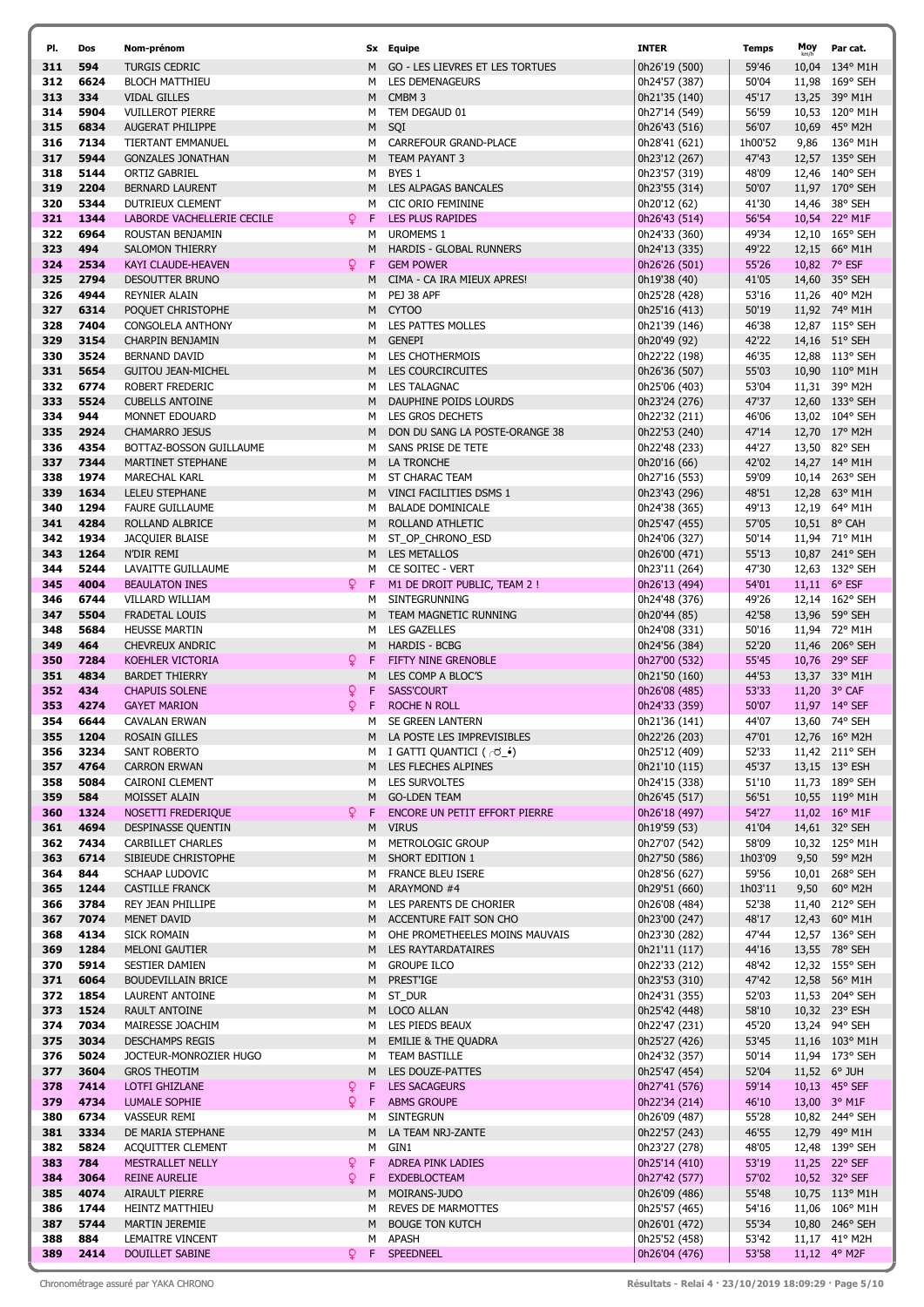| PI. | Dos  | Nom-prénom                      |     |             | Sx Equipe                      | <b>INTER</b>  | Temps   | Moy  | Par cat.                |
|-----|------|---------------------------------|-----|-------------|--------------------------------|---------------|---------|------|-------------------------|
| 390 | 5094 | SCHMITT GERALD                  |     | м           | <b>BLUE ORTHO 1</b>            | 0h24'43 (371) | 50'49   |      | 11,81 183° SEH          |
| 391 | 1234 | LOGEAIS JULIEN                  |     | M           | <b>TEAM SABORD</b>             | 0h22'11 (186) | 45'54   |      | 13,07 102° SEH          |
|     |      |                                 |     |             |                                |               |         |      |                         |
| 392 | 4204 | <b>GURY AURELIEN</b>            |     | м           | PETER'S TEAM                   | 0h22'38 (218) | 46'16   |      | 12,97 45° M1H           |
| 393 | 554  | <b>CONTET OLIVIER</b>           |     | M           | HARDIS - SANS PRESSION ?       | 0h24'48 (377) | 53'07   |      | 11,30 215° SEH          |
| 394 | 974  | BOETTI DI CASTANO JEROME        |     | м           | SASS'RUNCOOL                   | 0h26'02 (474) | 55'20   |      | 10,84 111° M1H          |
| 395 | 3264 | <b>DESVIGNES HUGO</b>           |     | М           | <b>KESKONFOULA</b>             | 0h21'23 (133) | 42'04   |      | 14,26 46° SEH           |
| 396 | 6594 | <b>CARRIER MARTIN</b>           |     | м           | <b>ROSSIRUN</b>                | 0h25'07 (406) | 50'35   |      | 11,86 179° SEH          |
| 397 | 3984 | MENDEZ AGUILAR FRANCISCO JAVIER |     | M           | <b>LOS LATINOS</b>             | 0h23'15 (269) | 49'47   |      | 12,05 167° SEH          |
|     |      |                                 |     |             |                                |               |         |      |                         |
| 398 | 764  | ATID ABDELILAH                  |     | м           | TUTTLE                         | 0h24'19 (342) | 59'54   |      | 10,02 52° M2H           |
| 399 | 6604 | <b>WOLOWIEC ALEKSANDRA</b>      | Q   | F           | <b>RTD</b>                     | 0h27'49 (585) | 57'08   |      | 10,50 23° M1F           |
| 400 | 1954 | <b>RAMCHURN RACHEL</b>          | Q   | F           | <b>STEMCELLITOS</b>            | 0h24'43 (370) | 57'22   |      | 10,46 35° SEF           |
| 401 | 2734 | <b>BOUCHOUX MARC</b>            |     | M           | C'EST LA 6EME FOIS QU'ON VIENT | 0h23'56 (316) | 51'22   |      | 11,68 36° M2H           |
| 402 | 5444 | <b>LEO LAURENT</b>              |     | м           | CORYS RUN & DIE 2              | 0h25'35 (437) | 52'04   |      | 11,52 205° SEH          |
| 403 | 1054 | RODRIGUEZ CHRISTIAN             |     | M           | LA POSTE LES PICADORS 3        | 0h25'56 (462) | 54'30   |      | 11,01 6° M3H            |
|     |      |                                 |     |             |                                |               |         |      |                         |
| 404 | 4124 | CHICHIGNOUD ERIC                |     | м           | OHE PROMETHEE LES FANTASTIQUES | 0h23'06 (255) | 46'32   |      | 12,89 46° M1H           |
| 405 | 1714 | <b>DUBOIS GILLES</b>            |     | М           | REVE DES 6 T'AIME              | 0h22'24 (200) | 45'30   |      | 13,19 41° M1H           |
| 406 | 6544 | <b>ISSINDOU MICHEL</b>          |     | м           | <b>LES PUGNACES</b>            | 0h30'22 (672) | 1h03'27 |      | 9,46 $11^{\circ}$ M3H   |
| 407 | 4974 | <b>BUTIN FRANCK</b>             |     | M           | EKIDENME SUIVE !               | 0h27'16 (554) | 56'45   |      | 10,57 47° M2H           |
| 408 | 4824 | <b>ERCIYES GOKHAN</b>           |     | м           | L'ECHANGEUR DE TEMOIN          | 0h23'51 (304) | 48'28   |      | 12,38 151° SEH          |
| 409 | 6424 | <b>GOURDOL ERIC</b>             |     | M           | OPAC38 MAITRISE D'OUVRAGE      | 0h20'58 (99)  | 43'19   |      | 13,85 64° SEH           |
|     |      |                                 |     |             |                                |               |         |      |                         |
| 410 | 5104 | PECH FLORIAN                    |     | м           | <b>BLUE ORTHO 2</b>            | 0h28'01 (591) | 57'08   |      | 10,50 254° SEH          |
| 411 | 3284 | <b>GARCIA NICOLAS</b>           |     | M           | <b>L'APERUN</b>                | 0h24'48 (375) | 50'33   |      | 11,87 177° SEH          |
| 412 | 7244 | <b>BERTHUIN THOMAS</b>          |     | м           | EN ROUTE VERS LE PODIUM !      | 0h25'00 (392) | 51'42   |      | 11,61 197° SEH          |
| 413 | 2054 | FONTANA JEAN-BAPTISTE           |     | м           | 2HMAX                          | 0h22'31 (210) | 46'55   |      | 12,79 14° ESH           |
| 414 | 5994 | <b>LAVILLA GREGORY</b>          |     | м           | <b>HAVANA IT &amp; APPS</b>    | 0h24'41 (369) | 53'40   |      | 11,18 222° SEH          |
|     |      |                                 |     |             |                                |               |         |      |                         |
| 415 | 4854 | LA GRECA JEAN PIERRE            |     | М           | <b>TEAM ADN</b>                | 0h24'01 (322) | 49'47   |      | 12,05 26° M2H           |
| 416 | 2914 | <b>BENEVENT BETTY</b>           | Q   | F           | DEBLOC'TEAM                    | 0h27'39 (573) | 56'36   |      | 10,60 21° M1F           |
| 417 | 1154 | DAVID VINCENT                   |     | М           | LA POSTE LES GASTEROPOSTES     | 0h26'47 (519) | 58'31   |      | 10,25 127° M1H          |
| 418 | 1144 | DENOISIE VERONIQUE              | Q.  | F           | LA POSTE LES CHAMOUS           | 0h24'19 (343) | 49'26   |      | 12,14 2° M2F            |
| 419 | 7054 | <b>FLACHER JEROME</b>           |     | м           | TEAM WIDIP                     | 0h26'05 (478) | 53'50   |      | 11,15 104° M1H          |
| 420 | 3004 | <b>HIDRI LORRAINE</b>           | Q.  | -F          | <b>EKIPAJE MAA</b>             | 0h25'02 (395) | 52'06   |      | 11,52 9° M1F            |
|     |      |                                 |     |             |                                |               |         |      |                         |
| 421 | 6984 | <b>MUTEKETA YVES</b>            |     | M           | <b>SURFAS TEAM</b>             | 0h25'23 (420) | 52'29   |      | 11,43 92° M1H           |
| 422 | 4744 | MERMOZ JEROME                   |     | м           | ABSISKEY                       | 0h25'32 (433) | 52'41   |      | 11,39 94° M1H           |
| 423 | 5204 | <b>FOURNET CYRIL</b>            |     |             | M T-CAP                        | 0h25'06 (404) | 51'26   |      | 11,67 83° M1H           |
| 424 | 5004 | ZAZA CHRISTOPHER                |     | м           | <b>BASSETTI SCHUMAN</b>        | 0h23'41 (292) | 48'57   |      | 12,26 160° SEH          |
| 425 | 6344 | PASTORELLO RAPHAEL              |     | M           | PRIMO1D - "LES PRIM'ABORD"     | 0h26'53 (526) | 55'20   |      | 10,84 243° SEH          |
|     |      |                                 |     |             |                                |               |         |      |                         |
| 426 | 6444 | NAUD MATTHIEU                   |     | м           | PSF <sub>2</sub>               | 0h26'51 (523) | 53'26   |      | 11,23 218° SEH          |
| 427 | 1584 | LAURENT WILLIAM                 |     | м           | LOCO-LA NIA                    | 0h21'14 (123) | 44'38   |      | 13,44 84° SEH           |
| 428 | 4654 | SAID ADEL                       |     | м           | UN TOIT POUR TOUS 1            | 0h28'55 (626) | 1h01'09 |      | $9,81$ 8° JUH           |
| 429 | 924  | <b>BEAUFORT CLEMENT</b>         |     | M           | LA TEAMCITY                    | 0h27'39 (575) | 59'44   |      | 10,04 133° M1H          |
| 430 | 5034 | FLOHIMONT-CHAMPEIL MELANIE      | Q   | F           | <b>BDO GRENOBLE</b>            | 0h27'10 (546) | 59'42   |      | 10,05 47° SEF           |
| 431 | 4014 | <b>BETH LAURENT</b>             |     | M           | MAGIC PHARMACISTS              | 0h30'27 (675) | 1h06'02 | 9,09 | 67° M2H                 |
|     |      |                                 |     |             |                                |               |         |      |                         |
| 432 | 1224 | CHEVALLIER JEROME               |     | м           | LA POSTE VLC VIAPOST           | 0h27'23 (563) | 58'47   |      | 10,21 130° M1H          |
| 433 | 7094 | DAL ZOTTO BERNARD               |     | M           | <b>ALESA</b>                   | 0h24'14 (336) | 50'35   |      | 11,86 3° M3H            |
| 434 | 7254 | PAYERNE ROMAIN                  |     | м           | <b>ENEDIS</b>                  | 0h21'18 (124) | 43'58   |      | 13,65 70° SEH           |
| 435 | 3904 | <b>BOUTEAU MAGALI</b>           |     |             | <b>Q</b> F LES SWIMRUNNEUSES   | 0h27'49 (584) | 56'07   |      | 10,69 19° M1F           |
| 436 | 7044 | <b>GUERIN ELIOTT</b>            |     | м           | LA TEAM VULKAM FAIT DU SPORT   | 0h23'30 (283) | 48'46   |      | 12,30 156° SEH          |
| 437 | 7324 | DECULTOT ERIC                   |     | M           | LA JUNGLE                      | 0h25'06 (402) | 54'57   |      | 10,92 109° M1H          |
|     |      |                                 |     |             |                                |               |         |      |                         |
| 438 | 1084 | <b>BODENES PATRICE</b>          |     | м           | LA POSTE LES UTOPISTES 2       | 0h25'39 (444) | 55'15   |      | 10,86 43° M2H           |
| 439 | 4314 | SCHMIDT CHRISTINE               | Q   | F           | RUN RANDOM FORREST RUN!        | 0h27'01 (533) | 55'51   |      | 10,74 30° SEF           |
| 440 | 2174 | RIBOUD SOPHRANIE                | Q   | F           | <b>ILL ET ELLES</b>            | 0h25'42 (450) | 51'26   |      | 11,67 $8^{\circ}$ M1F   |
| 441 | 3504 | DEANA JULIEN                    |     | М           | <b>LES CANARDS</b>             | 0h24'07 (329) | 51'35   |      | 11,63 196° SEH          |
| 442 | 3054 | <b>BLANQUEFORT SYLVAIN</b>      |     | м           | <b>ERROR 404</b>               | 0h22'04 (177) | 46'40   |      | 12,86 117° SEH          |
|     |      |                                 |     |             |                                |               |         |      |                         |
| 443 | 3924 | KILINDJIAN REMY                 |     | М           | <b>LES ZORUS</b>               | 0h25'28 (429) | 53'43   |      | 11,17 223° SEH          |
| 444 | 5494 | DOUNIA SALIM                    |     | м           | <b>ILS SENSORTENT</b>          | 0h19'44 (45)  | 40'22   |      | 14,86 26° SEH           |
| 445 | 4064 | LOPEZ URIEL                     |     | М           | MEXICANOS                      | 0h23'54 (311) | 50'38   |      | 11,85 181° SEH          |
| 446 | 5294 | <b>KHENG MATHILDE</b>           | Q.  | F           | <b>BHRE</b>                    | 0h22'29 (205) | 48'34   |      | 12,35 13° SEF           |
| 447 | 2214 | <b>BARRIER THIERRY</b>          |     | M           | LES FONSKIPEUVES               | 0h29'33 (647) | 1h05'05 |      | $9,22$ 143° M1H         |
| 448 | 5454 | MATTES FLORIAN                  |     | м           | <b>COSERVITE</b>               | 0h28'18 (609) | 1h03'45 |      | 9,41 279° SEH           |
|     |      |                                 |     |             |                                |               |         |      |                         |
| 449 | 2714 | <b>CONDE MARIE-CLAIRE</b>       | Ω F |             | <b>CAPSAY</b>                  | 0h26'28 (503) | 54'03   |      | 11,10 25° SEF           |
| 450 | 1704 | <b>GAUTHERON BENOIT</b>         |     | м           | REVES D'ACHILLE ET LA TORTUE   | 0h27'43 (578) | 1h00'45 |      | 9,88 55° M2H            |
| 451 | 3994 | <b>BRION SALOME</b>             | Q   | F           | M1 DE DROIT PUBLIC, TEAM 1 !   | 0h23'56 (315) | 48'58   |      | 12,25 4° ESF            |
| 452 | 5354 | NOUBEL KARINE                   | Q   | $\mathsf F$ | <b>CITEOS GRENOBLE</b>         | 0h26'32 (505) | 53'41   |      | 11,18 13° M1F           |
| 453 | 2624 | MONNIER JEHAN                   |     | M           | BELLEDONNE COMMUNICATIONS      | 0h25'15 (411) | 52'13   |      | 11,49 90° M1H           |
|     |      |                                 |     |             |                                |               |         |      |                         |
| 454 | 5414 | MARTORANA LAURENT               |     | м           | CFG#TEAM 3                     | 0h23'35 (286) | 47'43   |      | 12,57 57° M1H           |
| 455 | 7454 | <b>ALBERT KARL</b>              |     | M           | ON PREFERE L'APERO             | 0h25'36 (439) | 54'36   |      | 10,99 232° SEH          |
| 456 | 2064 | <b>GUESTINI FOUZIA</b>          | Q.  | F           | <b>BCI RUNNERS</b>             | 0h30'24 (674) | 1h03'20 |      | 9,47 59° SEF            |
| 457 | 7464 | <b>ESPAILLAC FRANCOIS</b>       |     | М           | PALABRAS Y TAPAS               | 0h24'23 (349) | 53'21   |      | 11,25 $100^{\circ}$ M1H |
| 458 | 6464 | MUFFAT ALEXIA                   | Q.  | F           | TEAM PW2 RUNMARKETGIRL         | 0h25'31 (432) | 51'11   |      | 11,72 16° SEF           |
|     |      |                                 |     |             |                                |               |         |      |                         |
| 459 | 1834 | DIDELLE PHILIPPE                |     | M           | ST LES ACHATS-RNES             | 0h27'18 (558) | 57'20   |      | 10,47 50° M2H           |
| 460 | 174  | NICOUL BRUNO                    |     | м           | ESSM <sub>2</sub>              | 0h29'27 (643) | 58'40   |      | 10,23 8° M3H            |
| 461 | 5514 | MOREAU ALICE                    | Q.  | $\mathsf F$ | <b>LES CROUS'TILLANTS</b>      | 0h20'00 (54)  | 41'33   |      | 14,44 2° SEF            |
| 462 | 1574 | <b>REIN EMMANUEL</b>            |     | м           | LOCOCOTIER                     | 0h22'30 (208) | 47'28   |      | 12,64 131° SEH          |
| 463 | 7084 | <b>ELSENSOHN LEA</b>            | ♀ F |             | <b>ACTIMEMORI</b>              | 0h21'26 (135) | 45'40   |      | 13,14 2° ESF            |
|     |      |                                 |     |             |                                |               |         |      |                         |
| 464 | 2124 | <b>GONZALEZ ANDRES</b>          |     | м           | <b>GEM IMPACT</b>              | 0h28'16 (607) | 56'42   |      | 10,58 251° SEH          |
| 465 | 1434 | MEYNIAL EMMANUEL                |     | М           | FASSOLOCO2                     | 0h28'04 (598) | 56'26   |      | 10,63 46° M2H           |
| 466 | 4334 | LETENDRE PAUL                   |     | м           | <b>RUNNING JOKE</b>            | 0h27'19 (560) | 58'49   |      | 10,20 260° SEH          |
| 467 | 3424 | <b>JEFFREY HEATHER</b>          | Q.  | F           | LES AMIS DE J.J.               | 0h29'36 (653) | 1h01'27 |      | 9,76 33° M1F            |
| 468 | 234  | PIERRECY JACQUES                |     |             | M TAROT EAC                    | 0h25'45 (452) | 52'32   |      | 11,42 5° M3H            |
|     |      |                                 |     |             |                                |               |         |      |                         |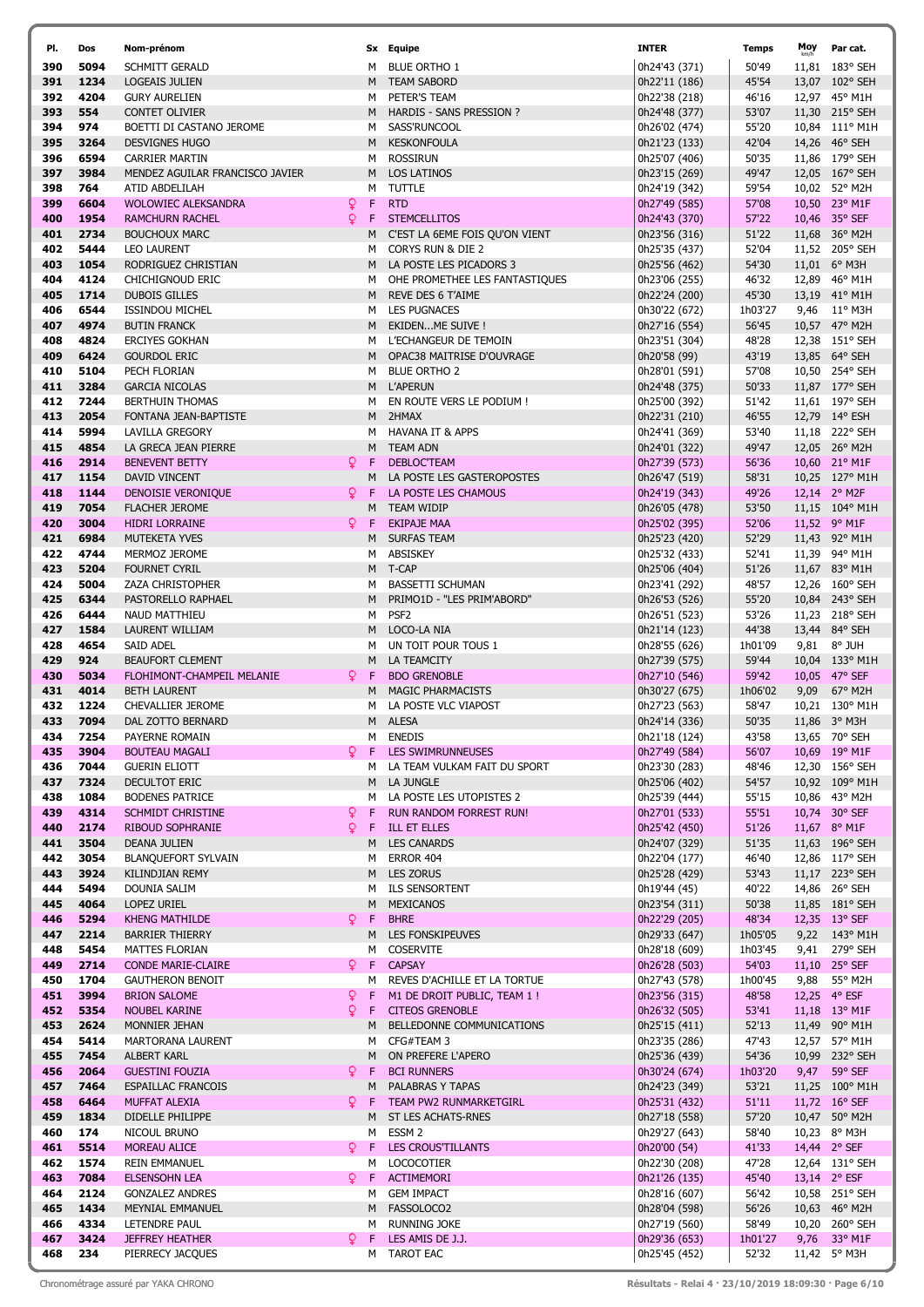| PI.        | Dos          | Nom-prénom                                        |
|------------|--------------|---------------------------------------------------|
| 469        | 5784         | <b>DUCROCQ CLEMENT</b>                            |
| 470        | 7504         | PFAUWADEL THIERRY                                 |
| 471        | 6864         | PONCOT REMI                                       |
| 472<br>473 | 1254<br>5074 | <b>DIOT FLORIAN</b><br><b>AMANT JEREMY</b>        |
| 474        | 6294         | THEBAULT REMI                                     |
| 475        | 4464         | <b>FOURNERIE REMI</b>                             |
| 476        | 5384         | <b>VRIGNAULT DAPHNE</b>                           |
| 477        | 4614         | <b>PAWLAK ELODIE</b>                              |
| 478        | 3704         | <b>DESGRANGES LOIC</b>                            |
| 479        | 3554         | <b>GONZALEZ YANN</b>                              |
| 480        | 3274         | <b>KIRCHEN FATIMA</b>                             |
| 481<br>482 | 4444<br>704  | <b>PARISY MICHEL</b><br>PICHOT THIERRY            |
| 483        | 5274         | <b>RUBIRA YOANN</b>                               |
| 484        | 5554         | <b>JOUD DIDIER</b>                                |
| 485        | 4504         | <b>WYGLEDACZ CELINE</b>                           |
| 486        | 1034         | ROBERT JUDITH                                     |
| 487        | 5594         | <b>JURADO THOMAS</b>                              |
| 488        | 3644         | <b>BERNARD NOEMIE</b>                             |
| 489<br>490 | 2854         | <b>MOREL CLELIA</b>                               |
| 491        | 2804<br>6214 | <b>GROSSETETE THOMAS</b><br><b>GALLET ANTONIN</b> |
| 492        | 6044         | <b>NESPOLO NOEMIE</b>                             |
| 493        | 2184         | <b>CAHOUZARD SARAH</b>                            |
| 494        | 3514         | <b>COMTE FREDERIQUE</b>                           |
| 495        | 4154         | <b>FRENEA FRANCOIS</b>                            |
| 496        | 3724         | <b>HERMIER PIERRE</b>                             |
| 497        | 2694         | FORESTIER LUC                                     |
| 498        | 2274         | <b>HURTAUD JULIEN</b>                             |
| 499<br>500 | 5754<br>5694 | MAHIOUZ AMINE<br>LANARO JASON                     |
| 501        | 4564         | <b>BERRODIER SOLENNE</b>                          |
| 502        | 6224         | SOUCHON ROMAIN                                    |
| 503        | 1024         | <b>LOZANO PATRICIA</b>                            |
| 504        | 514          | LUPIN DIMITRI                                     |
| 505        | 7224         | <b>GROS VALERIE</b>                               |
| 506        | 2614         | <b>TARDY CEDRYC</b>                               |
| 507        | 6524         | <b>CHOUPOT BENOIT</b>                             |
| 508<br>509 | 6904<br>5674 | PEREZ FLORENT<br><b>ALBASINI FIORELLA</b>         |
| 510        | 524          | PERROT THOMAS                                     |
| 511        | 5664         | <b>FORET EMILIEN</b>                              |
| 512        | 3804         | <b>QUENOT BERNARD</b>                             |
| 513        | 5984         | DELDIQUE SIMON                                    |
| 514        | 1454         | <b>LIZERE MARC</b>                                |
| 515<br>516 | 3384<br>3024 | DOCQUIERE NICOLAS<br><b>LACLAU CHRISTELLE</b>     |
| 517        | 6354         | <b>DAVID ALEXANDRE</b>                            |
| 518        | 1164         | <b>AUZIAS YANN</b>                                |
| 519        | 1734         | <b>BULDYS FABIEN</b>                              |
| 520        | 484          | <b>CARPENA VIRGINIE</b>                           |
| 521        | 124          | <b>LARCHE MARIE-HELENE</b>                        |
| 522        | 4254         | <b>GARDEL MELANIE</b>                             |
| 523<br>524 | 1414<br>7274 | PENARD DAMIEN<br>DELHOMMEAU BENJAMIN              |
| 525        | 6974         | MIR RIAZ                                          |
| 526        | 2494         | <b>FOUQUET THIERRY</b>                            |
| 527        | 6854         | <b>FONTAINE AURELIE</b>                           |
| 528        | 3934         | <b>MALOT MARIE</b>                                |
| 529        | 3014         | <b>BELBARI IDRIS</b>                              |
| 530        | 754          | <b>PLAID VIRGINIE</b>                             |
| 531<br>532 | 2994<br>5054 | RHOUFARI YANISSE<br><b>MAURIN ALEXIS</b>          |
| 533        | 4454         | <b>COULON JEAN-FRANCOIS</b>                       |
| 534        | 4084         | PRADEL ERIC                                       |
| 535        | 6674         | <b>VOLLE DAVID</b>                                |
| 536        | 7354         | <b>CHARLES YVON</b>                               |
| 537        | 7314         | <b>LEONE JEAN LOUIS</b>                           |
| 538        | 1424         | COURDAVAULT LAURENT                               |
| 539        | 3894         | <b>BERTRAND ANTOINE</b>                           |
| 540<br>541 | 2654<br>3774 | PREVOST XAVIER<br><b>TEIL XAVIER</b>              |
| 542        | 3454         | PICHAND AURELIE                                   |
| 543        | 2484         | <b>RIBERO GILLES</b>                              |
| 544        | 6304         | <b>TURQUET ANTOINE</b>                            |
| 545        | 2554         | SIMOND GUY                                        |
| 546        | 3714         | <b>QUENOT FRANCOIS</b>                            |
| 547        | 4754         | <b>BOISSET LAURENT</b>                            |

| PI.      | Dos  | Nom-prénom                          |    | Sx Equipe                      | <b>INTER</b>  | <b>Temps</b> | Moy  | Par cat.               |
|----------|------|-------------------------------------|----|--------------------------------|---------------|--------------|------|------------------------|
| 469      | 5784 | <b>DUCROCQ CLEMENT</b>              | M  | BTA SEYSSINET-PARISET          | 0h24'59 (390) | 54'40        |      | 10,98 233° SEH         |
|          | 7504 |                                     |    | M TAG38                        |               | 56'37        |      | 10,60 7° M3H           |
| 470      |      | PFAUWADEL THIERRY                   |    |                                | 0h27'06 (541) |              |      |                        |
| 471      | 6864 | PONCOT REMI                         | M  | TDK (FACE B)                   | 0h23'51 (306) | 48'55        |      | 12,27 158° SEH         |
| 472      | 1254 | DIOT FLORIAN                        | м  | LES INARAYTABLES               | 0h28'15 (605) | 58'31        |      | 10,25 259° SEH         |
| 473      | 5074 | AMANT JEREMY                        | M  | <b>BIO-LOGIC POWER TEAM 1</b>  | 0h26'06 (481) | 54'59        |      | 10,91 239° SEH         |
| 474      | 6294 | THEBAULT REMI                       | м  | <b>LES SURICATES</b>           | 0h25'46 (453) | 56'27        |      | 10,63 117° M1H         |
| 475      | 4464 | <b>FOURNERIE REMI</b>               | M  | <b>TEAM 38500</b>              | 0h22'22 (196) | 45'47        |      | 13,11 101° SEH         |
| 476      | 5384 | Q.<br><b>VRIGNAULT DAPHNE</b>       | F  | ATTENTION A LA COMARCH         | 0h23'04 (252) | 46'23        |      | 12,94 4° M1F           |
| 477      | 4614 | Q.<br><b>PAWLAK ELODIE</b>          | F  | THE TGIF TEAM                  | 0h25'36 (440) | 53'01        |      | 11,32 20° SEF          |
|          |      | <b>DESGRANGES LOIC</b>              |    |                                |               |              |      | 11,97 171° SEH         |
| 478      | 3704 |                                     | м  | LES LIEVRES ET LA TORTUE       | 0h24'11 (334) | 50'07        |      |                        |
| 479      | 3554 | <b>GONZALEZ YANN</b>                | M  | <b>LES COPINES</b>             | 0h28'52 (625) | 58'11        |      | 10,31 126° M1H         |
| 480      | 3274 | <b>KIRCHEN FATIMA</b><br>¥.         | F  | <b>KILOM'EATERS</b>            | 0h27'18 (559) | 56'26        |      | 10,63 20° M1F          |
| 481      | 4444 | PARISY MICHEL                       | M  | SPORTIFS DU DIMANCHE COURIR    | 0h23'52 (307) | 49'16        |      | 12,18 65° M1H          |
| 482      | 704  | PICHOT THIERRY                      | м  | SAMSE - WHAT DID YOU EXPECT    | 0h29'01 (631) | 1h01'12      |      | 9,80 138° M1H          |
| 483      | 5274 | RUBIRA YOANN                        |    | M TEAM UPU 1                   | 0h26'13 (495) | 53'47        |      | 11,16 224° SEH         |
| 484      | 5554 | <b>JOUD DIDIER</b>                  | м  | LES COUREURS A VENTRE JAUNE    | 0h23'10 (263) | 47'15        |      | 12,70 18° M2H          |
| 485      | 4504 | Q.<br><b>WYGLEDACZ CELINE</b>       | F  | <b>TEAM CLOS MARCHAND 2</b>    | 0h30'01 (664) | 1h03'19      | 9,48 | 58° SEF                |
|          | 1034 | Q.                                  |    |                                |               |              |      |                        |
| 486      |      | <b>ROBERT JUDITH</b>                | F  | LA POSTE LES BASKETS EN FOLIE1 | 0h26'04 (477) | 54'42        |      | 10,97 17° M1F          |
| 487      | 5594 | <b>JURADO THOMAS</b>                | м  | MIX ID                         | 0h27'36 (569) | 59'15        |      | 10,13 132° M1H         |
| 488      | 3644 | <b>BERNARD NOEMIE</b><br>Q.         | F  | LES FLAMMES MEYLANAISES        | 0h25'36 (441) | 54'05        |      | 11,09 3° JUF           |
| 489      | 2854 | Q.<br><b>MOREL CLELIA</b>           | F  | <b>CSA EPA FEMININ</b>         | 0h29'49 (658) | 1h03'52      |      | 9,39 10° ESF           |
| 490      | 2804 | <b>GROSSETETE THOMAS</b>            | м  | CLEMAPIPOTOCH                  | 0h23'58 (320) | 51'33        |      | 11,64 195° SEH         |
| 491      | 6214 | <b>GALLET ANTONIN</b>               | M  | LE PAIN DE SAINT HUGON         | 0h21'59 (171) | 52'00        |      | 11,54 203° SEH         |
| 492      | 6044 | Q.<br><b>NESPOLO NOEMIE</b>         | F  | IMT <sub>1</sub>               | 0h26'46 (518) | 55'25        |      | 10,83 26° SEF          |
| 493      | 2184 | Q.<br><b>CAHOUZARD SARAH</b>        | F. | <b>JAMAIS FATIGUE</b>          | 0h26'37 (509) | 53'40        |      | 11,18 23° SEF          |
|          |      |                                     |    |                                |               |              |      |                        |
| 494      | 3514 | <b>COMTE FREDERIQUE</b>             |    | M LES CHAMANES                 | 0h26'48 (521) | 56'37        |      | 10,60 118° M1H         |
| 495      | 4154 | <b>FRENEA FRANCOIS</b>              | M  | PAPILLON DE L'ATLAS            | 0h27'09 (543) | 57'36        |      | 10,42 122° M1H         |
| 496      | 3724 | <b>HERMIER PIERRE</b>               | м  | LES MARCHEURS BLANCS           | 0h22'25 (202) | 45'07        |      | 13,30 92° SEH          |
| 497      | 2694 | <b>FORESTIER LUC</b>                |    | M AVEC VOUS POUR FONTAINE      | 0h23'52 (308) | 46'59        |      | 12,77 122° SEH         |
| 498      | 2274 | HURTAUD JULIEN                      | M  | LES KASS CROÛTES               | 0h26'55 (527) | 57'54        |      | 10,36 258° SEH         |
| 499      | 5754 | MAHIOUZ AMINE                       | M  | SPEEDY MONOLITHE               | 0h26'39 (512) | 55'28        |      | 10,82 245° SEH         |
| 500      | 5694 | LANARO JASON                        |    | M EOLAS 1                      | 0h26'51 (522) | 59'23        |      | 10,10 264° SEH         |
| 501      | 4564 | Q.<br><b>BERRODIER SOLENNE</b>      | F. | <b>TEAM SOPHIE</b>             | 0h26'29 (504) | 53'55        |      | 11,13 14° M1F          |
|          |      |                                     |    |                                |               |              |      |                        |
| 502      | 6224 | SOUCHON ROMAIN                      |    | M LE STORE BY CA               | 0h25'42 (447) | 54'40        |      | 10,98 234° SEH         |
| 503      | 1024 | Q.<br><b>LOZANO PATRICIA</b>        | F  | LA POSTE ARVES RUNNERS         | 0h26'28 (502) | 57'15        |      | 10,48 24° M1F          |
| 504      | 514  | LUPIN DIMITRI                       | м  | HARDIS - L'EKITRAINE           | 0h23'07 (258) | 46'16        |      | 12,97 106° SEH         |
| 505      | 7224 | <b>GROS VALERIE</b><br>Q.           | -F | EKI KICOUR ?                   | 0h31'05 (685) | 1h02'28      |      | 9,61 55° SEF           |
| 506      | 2614 | <b>TARDY CEDRYC</b>                 | м  | <b>ASCENSO</b>                 | 0h26'00 (470) | 58'41        |      | 10,22 128° M1H         |
| 507      | 6524 | <b>CHOUPOT BENOIT</b>               | M  | LES POLOS                      | 0h25'11 (408) | 51'02        |      | 11,76 34° M2H          |
| 508      | 6904 | PEREZ FLORENT                       |    | M TEAM RUN IN TESSI            | 0h25'04 (399) | 52'49        |      | 11,36 97° M1H          |
| 509      | 5674 | Q.<br><b>ALBASINI FIORELLA</b>      | F  | ELSIE <sub>2</sub>             | 0h32'56 (703) | 1h10'28      |      | 8,51 74° SEF           |
|          |      |                                     |    |                                |               |              |      |                        |
| 510      | 524  | PERROT THOMAS                       | M  | <b>HARDIS - LES AS</b>         | 0h22'47 (232) | 49'33        |      | 12,11 164° SEH         |
| 511      | 5664 | <b>FORET EMILIEN</b>                | M  | ELSIE 1                        | 0h31'05 (684) | 1h04'50      |      | 9,25 282° SEH          |
| 512      | 3804 | <b>QUENOT BERNARD</b>               | M  | <b>LES PINGOUINS</b>           | 0h23'56 (317) | 50'49        |      | 11,81 32° M2H          |
| 513      | 5984 | DELDIQUE SIMON                      | M  | DREAM TEAM GTEC                | 0h22'05 (178) | 48'15        |      | 12,44 143° SEH         |
| 514 1454 |      | LIZERE MARC                         |    | M LES LOCOS MOTIVES            | 0h23'35 (285) | 46'44        |      | 12,84 14° M2H          |
| 515      | 3384 | DOCQUIERE NICOLAS                   | M  | LES 6 BOULETTES                | 0h29'34 (650) | 1h02'54      |      | 9,54 139° M1H          |
| 516      | 3024 | <b>LACLAU CHRISTELLE</b><br>¥.      | F. | EKIPAJE YE                     | 0h28'36 (617) | 58'31        |      | 10,25 27° M1F          |
| 517      | 6354 | DAVID ALEXANDRE                     | M  | MINITUBI-TEAM                  | 0h25'19 (418) | 54'57        |      | 10,92 238° SEH         |
|          |      | <b>AUZIAS YANN</b>                  |    |                                | 0h24'59 (391) |              |      |                        |
| 518      | 1164 |                                     | м  | LA POSTE POSTAL ROCKETS        |               | 53'53        |      | 11,14 105° M1H         |
| 519      | 1734 | <b>BULDYS FABIEN</b>                | M  | <b>REVES DE KIS</b>            | 0h30'58 (683) | 1h06'35      |      | 9,01 284° SEH          |
| 520      | 484  | Q.<br><b>CARPENA VIRGINIE</b>       | F  | <b>HARDIS - GIRLZ</b>          | 0h26'10 (489) | 53'24        |      | 11,24 11° M1F          |
| 521      | 124  | $\mathsf{Q}$<br>LARCHE MARIE-HELENE | F. | EAG38_REG'TEAM                 | 0h30'52 (682) | 1h05'13      |      | 9,20 12° M2F           |
| 522.     | 4254 | Q.<br><b>GARDEL MELANIE</b>         | F  | <b>RC ZAMIGOS RUGBY</b>        | 0h27'17 (556) | 59'14        |      | 10,13 29° M1F          |
| 523      | 1414 | PENARD DAMIEN                       |    | M AI AI AI                     | 0h26'56 (530) | 56'08        |      | 10,69 247° SEH         |
| 524      | 7274 | DELHOMMEAU BENJAMIN                 |    | M FIFTY NINE ECHIROLLES        | 0h24'49 (379) | 52'25        |      | 11,45 207° SEH         |
| 525      | 6974 | MIR RIAZ                            |    | M UROMEMS 2                    | 0h24'50 (380) | 50'58        |      | 11,77 186° SEH         |
| 526      | 2494 | <b>FOUQUET THIERRY</b>              |    | M UDIMEC 2                     | 0h24'35 (364) | 50'17        |      | 11,93 73° M1H          |
| 527      | 6854 | Q.<br><b>FONTAINE AURELIE</b>       |    | F TDK (FACE A)                 | 0h29'35 (651) | 59'46        |      | 10,04 48° SEF          |
|          |      |                                     |    |                                |               |              |      |                        |
| 528      | 3934 | Q.<br><b>MALOT MARIE</b>            | F. | LES ZUMBOX' DU PAYS D'ALLEVARD | 0h27'39 (572) | 58'10        |      | 10,32 40° SEF          |
| 529      | 3014 | BELBARI IDRIS                       | M  | EKIPAJE WATER                  | 0h31'32 (690) | 1h05'01      |      | 9,23 283° SEH          |
| 530      | 754  | PLAID VIRGINIE<br>Q.                | F. | <b>CERAICHU</b>                | 0h25'57 (463) | 53'06        |      | 11,30 $10^{\circ}$ M1F |
| 531      | 2994 | RHOUFARI YANISSE                    | M  | EKIPAJE EAU                    | 0h28'51 (624) | 1h02'22      |      | 9,62 274° SEH          |
| 532      | 5054 | <b>MAURIN ALEXIS</b>                | M  | TEAM BH TECHNOLOGIES           | 0h24'21 (345) | 49'37        |      | 12,09 24° M2H          |
| 533      | 4454 | COULON JEAN-FRANCOIS                |    | M TASUKI                       | 0h27'32 (567) | 58'46        |      | 10,21 129° M1H         |
| 534      | 4084 | PRADEL ERIC                         |    | M MOPECC                       | 0h29'38 (654) | 1h01'23      |      | 9,77 57° M2H           |
| 535      | 6674 | <b>VOLLE DAVID</b>                  |    | M SEGEPO-2                     | 0h23'46 (300) | 49'35        |      | 12,10 67° M1H          |
| 536      | 7354 | <b>CHARLES YVON</b>                 |    | M L'AGENCE A TROIS             | 0h26'09 (488) | 53'05        |      | 11,30 98° M1H          |
|          |      |                                     |    |                                |               |              |      |                        |
| 537      | 7314 | LEONE JEAN LOUIS                    |    | M LA BASSE COUR                | 0h25'51 (457) | 54'42        |      | 10,97 235° SEH         |
| 538      | 1424 | COURDAVAULT LAURENT                 |    | M FASSOLOCO1                   | 0h27'03 (535) | 56'58        |      | 10,53 48° M2H          |
| 539      | 3894 | BERTRAND ANTOINE                    |    | M LES STETHOSPOTES             | 0h23'42 (293) | 50'18        |      | 11,93 174° SEH         |
| 540      | 2654 | PREVOST XAVIER                      |    | M AMA DIEM                     | 0h25'07 (407) | 51'47        |      | 11,59 84° M1H          |
| 541      | 3774 | <b>TEIL XAVIER</b>                  | M  | LES PAPILLONS DU SUD           | 0h25'52 (460) | 54'23        |      | 11,03 108° M1H         |
| 542.     | 3454 | Q.<br>PICHAND AURELIE               | F  | LES BADISTES EN FOLIE          | 0h30'01 (663) | 1h02'03      | 9,67 | 54° SEF                |
| 543      | 2484 | RIBERO GILLES                       |    | M UDIMEC                       | 0h27'15 (551) | 57'04        |      | 10,51 121° M1H         |
| 544      | 6304 | TURQUET ANTOINE                     |    | M ACTIVELOOK                   | 0h28'14 (604) | 1h01'24      |      | 9,77 272° SEH          |
|          | 2554 | <b>SIMOND GUY</b>                   |    | M AL'APAJH                     | 0h25'05 (401) | 50'04        |      | 11,98 29° M2H          |
| 545      |      |                                     |    |                                |               |              |      |                        |
| 546      | 3714 | <b>QUENOT FRANCOIS</b>              |    | M LES MANCHOTS                 | 0h24'56 (386) | 51'35        |      | 11,63 38° M2H          |
| 547      | 4754 | <b>BOISSET LAURENT</b>              |    | M ACTIS MIX                    | 0h24'01 (321) | 49'39        |      | 12,08 68° M1H          |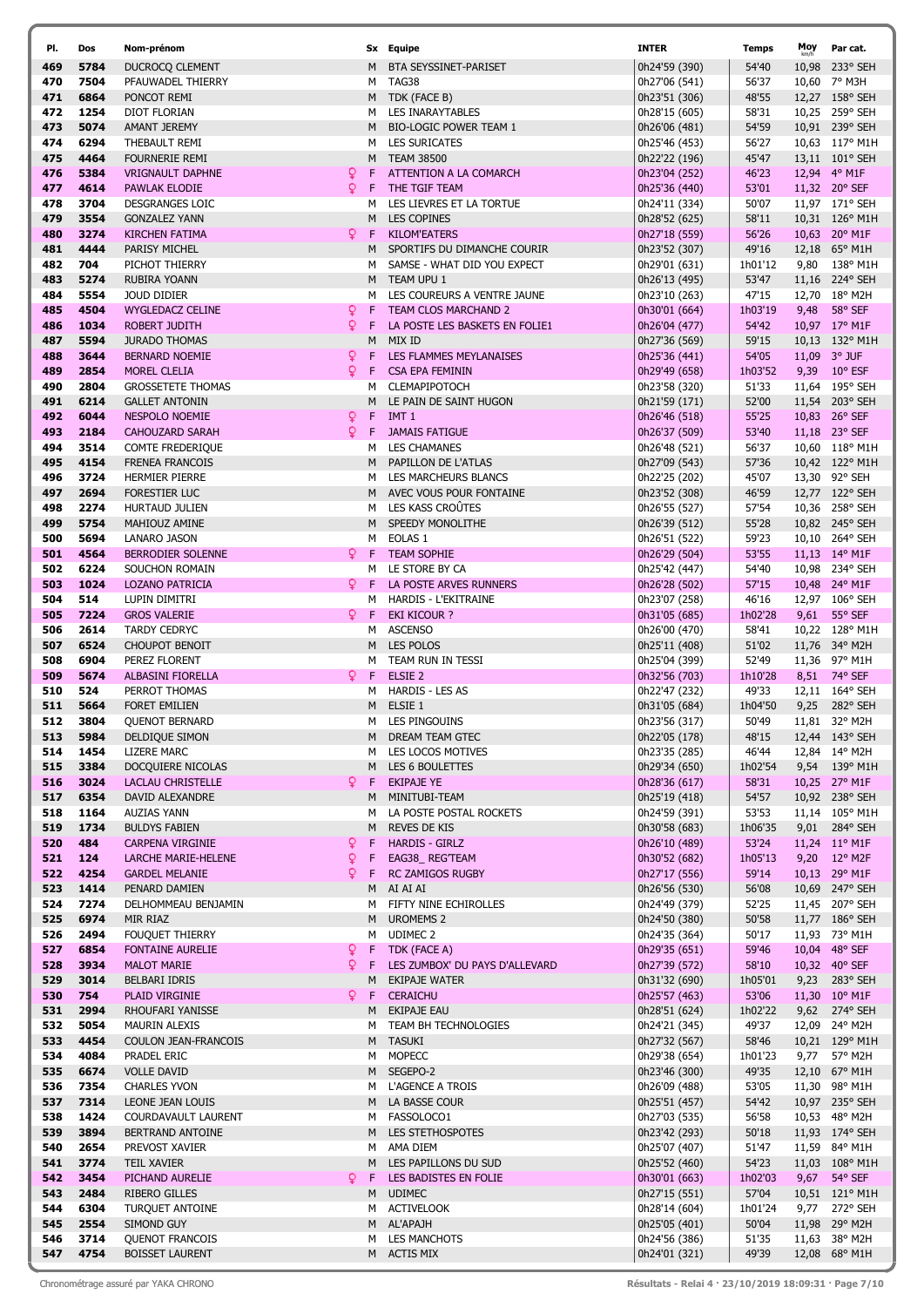| PI. | Dos  | Nom-prénom                           |          |    | Sx Equipe                             | <b>INTER</b>  | Temps   | Moy   | Par cat.              |
|-----|------|--------------------------------------|----------|----|---------------------------------------|---------------|---------|-------|-----------------------|
| 548 | 714  | <b>FAOUZI ALI</b>                    |          | м  | LES ESCARGOTS FOUGUEUX                | 0h36'45 (712) | 1h18'52 | 7,61  | 292° SEH              |
| 549 | 3694 |                                      | Q        | F  | <b>LES KINETTES</b>                   |               |         |       | 3° ESF                |
|     |      | PAUGET MARINE                        |          |    |                                       | 0h23'40 (291) | 48'20   | 12,41 |                       |
| 550 | 5804 | <b>MATHE ISABELLE</b>                | Q        | F  | <b>GRDF VERT L'AVENIR</b>             | 0h29'09 (637) | 1h01'30 | 9,76  | 34° M1F               |
| 551 | 7334 | BENVENUTO JULIEN                     |          | М  | LA TEAM FLASH'                        | 0h25'17 (415) | 51'05   |       | 11,75 188° SEH        |
| 552 | 1304 | MICHEL CAROLINE                      | Q        | F  | <b>BANDE DECIDEE</b>                  | 0h28'46 (623) | 59'18   |       | 10,12 30° M1F         |
| 553 | 1814 | PISIOS BAPTISTE                      |          | М  | LES INSUPPORTAUX                      | 0h25'00 (394) | 54'28   |       | 11,02 230° SEH        |
| 554 | 5434 | CANTARELLI JULIEN                    |          | м  | CORYS RUN & DIE 1                     | 0h25'26 (423) | 54'21   |       | 11,04 228° SEH        |
| 555 | 6474 | <b>BASSIN CEDRIC</b>                 |          | м  | TEAM PW3 RUN HAPPY                    | 0h28'30 (614) | 59'05   |       | 10,16 262° SEH        |
| 556 | 1044 |                                      |          | м  |                                       |               |         |       | 9,61 275° SEH         |
|     |      | BELLAVARDE SEBASTIEN                 |          |    | LA POSTE LES BASKETS EN FOLIE2        | 0h27'22 (562) | 1h02'25 |       |                       |
| 557 | 5644 | <b>BIBUS NICOLAS</b>                 |          | M  | EDIFIM GRENOBLE                       | 0h28'26 (612) | 1h03'31 |       | 9,45 278° SEH         |
| 558 | 4514 | <b>EYBERT GUILLON RENAUD</b>         |          | м  | TEAM EYBERT GUILLON                   | 0h23'43 (295) | 48'20   |       | 12,41 149° SEH        |
| 559 | 3534 | <b>GENTIL LAURENT</b>                |          | м  | LES COINCHEURS FOUS                   | 0h26'00 (469) | 54'04   |       | 11,10 226° SEH        |
| 560 | 5814 | TRAPANI LILIAN                       |          | м  | <b>GRAVEMENT TROP COOL</b>            | 0h23'42 (294) | 49'23   |       | 12,15 18° ESH         |
| 561 | 5884 | <b>GHENO ELISABETH</b>               | Q.       | F  | <b>BBM SOCIAL</b>                     | 0h27'58 (590) | 57'42   |       | 10,40 25° M1F         |
| 562 | 2834 | <b>BECU CLEMENT</b>                  |          | м  | <b>CROSSFIT GRENOBLE</b>              | 0h27'52 (587) | 57'13   |       | 10,49 255° SEH        |
|     |      |                                      |          |    |                                       |               |         |       |                       |
| 563 | 2324 | RESENDE JOAO                         |          | М  | <b>NANORUNNERS</b>                    | 0h22'40 (219) | 48'55   |       | 12,27 159° SEH        |
| 564 | 1564 | <b>VALENTIN THIERRY</b>              |          | м  | LOCO_GRENOBLECENTER                   | 0h30'47 (680) | 1h05'36 |       | 9,15 144° M1H         |
| 565 | 6584 | <b>DELEVOY BAPTISTE</b>              |          | M  | <b>RUN AND WALK</b>                   | 0h26'06 (482) | 53'56   |       | 11,12 225° SEH        |
| 566 | 4964 | VERNAGALLO ANTHONY                   |          | м  | <b>ATOS POWERED</b>                   | 0h26'52 (525) | 56'14   |       | 10,67 248° SEH        |
| 567 | 4724 | LE LAY ALLAN                         |          | M  | ZMAMUZ                                | 0h31'11 (687) | 1h11'45 |       | 8,36 289° SEH         |
| 568 | 4384 | NGUYEN DUY THAI                      |          | м  | SON DOONG                             | 0h27'02 (534) | 54'43   |       | 10,97 236° SEH        |
|     |      |                                      |          |    |                                       |               |         |       |                       |
| 569 | 6374 | <b>DAINES AUDREY</b>                 | Q        | F  | PETIT TUBE GRAND COEUR                | 0h30'33 (677) | 1h05'23 | 9,18  | 66° SEF               |
| 570 | 2454 | <b>CHAMPAVIER SOPHIE</b>             | Q        | F. | <b>TEAM CA</b>                        | 0h26'51 (524) | 55'39   |       | 10,78 27° SEF         |
| 571 | 3314 | GIRARD-SOPPET PIERRE-YVES            |          | М  | LA MARRE A THONS                      | 0h22'15 (189) | 47'25   |       | 12,65 15° ESH         |
| 572 | 4704 | <b>FURBACCO EMELINE</b>              | Q.       | F  | VMC & TIMBREES                        | 0h27'11 (547) | 56'18   |       | 10,66 31° SEF         |
| 573 | 5394 | <b>DODE DAMIEN</b>                   |          | М  | CFG #TEAM 2                           | 0h24'06 (326) | 52'24   |       | 11,45 91° M1H         |
| 574 | 5874 | <b>CARTIER RAPHAELE</b>              | Q        | F  | <b>BBM EXPERTISE</b>                  | 0h28'13 (603) | 1h01'07 |       | 9,82 32° M1F          |
|     |      |                                      |          |    |                                       |               |         |       |                       |
| 575 | 5864 | DAVIS STEPHEN                        |          | М  | <b>BBM CONSEIL</b>                    | 0h25'19 (417) | 51'43   |       | 11,60 199° SEH        |
| 576 | 1594 | <b>BREDA AURORE</b>                  | Q        | F  | LOCO-ME LA NIA                        | 0h33'13 (704) | 1h09'22 |       | 8,65 72° SEF          |
| 577 | 2934 | <b>COLLET DOMINIQUE</b>              |          | M  | <b>DOUGOUNOU</b>                      | 0h25'40 (445) | 53'41   |       | 11,18 102° M1H        |
| 578 | 5774 | <b>GONON CEDRIC</b>                  |          | м  | TEAM FLORALIS                         | 0h27'35 (568) | 1h00'39 |       | 9,89 135° M1H         |
| 579 | 4264 | <b>BENSAID KARIM</b>                 |          | M  | <b>RC ZAMIGOS RUGBY 1</b>             | 0h29'00 (628) | 58'03   |       | 10,34 123° M1H        |
| 580 | 2224 | GATTI URWEILLER DELPHINE             | ò        | F  | LES GAMBETTES MOLLES                  | 0h26'11 (490) | 53'36   |       | 11,19 12° M1F         |
|     |      |                                      |          |    |                                       |               |         |       |                       |
| 581 | 4194 | <b>BOST CLAIRE</b>                   | Q.       | F  | PAS SI VIIIITE !!!                    | 0h31'06 (686) | 1h07'14 |       | 8,92 68° SEF          |
| 582 | 6074 | CHAMPOLLION NICOLAS                  |          | м  | IGE                                   | 0h26'02 (473) | 59'26   |       | 10,10 265° SEH        |
| 583 | 6794 | <b>BERNARD JULIEN</b>                |          | М  | SPIP 38                               | 0h22'01 (173) | 45'37   |       | 13,15 99° SEH         |
| 584 | 5924 | MARTINEZ JEREMI                      |          | м  | TEAM PAYANT 1                         | 0h27'48 (582) | 1h04'30 | 9,30  | 280° SEH              |
| 585 | 6244 | <b>HEMERY YVES</b>                   |          | м  | <b>LES LINKS</b>                      | 0h27'48 (583) | 57'49   |       | 10,38 51° M2H         |
| 586 | 3114 | <b>MENARD HUBERT</b>                 |          | м  | FICHA AU TOP !                        | 0h32'13 (695) | 1h12'48 | 8,24  | 290° SEH              |
|     |      |                                      |          |    |                                       |               |         |       |                       |
| 587 | 4994 | BOTELHO DO NASCIMENTO JANDER         |          | M  | <b>LEGATOS</b>                        | 0h26'07 (483) | 54'20   |       | 11,04 227° SEH        |
| 588 | 5574 | MONTIGNY ALIZE                       | Q        | F  | <b>LES SCAN/DALEUX</b>                | 0h25'17 (414) | 52'20   |       | 11,46 17° SEF         |
| 589 | 5284 | <b>LEMASSON SYLVIE</b>               | Q        | F  | <b>BGN</b>                            | 0h27'10 (545) | 58'23   |       | 10,28 26° M1F         |
| 590 | 4794 | <b>PUGNALE CLAIRE</b>                | Q        | F  | <b>AGORI</b>                          | 0h27'56 (589) | 57'03   |       | 10,52 33° SEF         |
| 591 | 5584 | <b>TEYSSIER MURIEL</b>               | Q        | F  | <b>LES CARASPEED</b>                  | 0h28'44 (622) | 1h00'26 |       | 9,93 50° SEF          |
| 592 | 6484 | <b>MAIRE JULIEN</b>                  |          | м  | TEAM PW4 RUN MIXTE                    | 0h24'38 (366) | 54'24   |       | 11,03 229° SEH        |
|     |      |                                      |          |    |                                       | 0h33'39 (706) |         |       |                       |
| 593 | 4034 | <b>GAUTHIER ANNE-LISE</b>            |          |    | <b>Q</b> F MEAB BALL                  |               | 1h14'42 |       | 8,03 42° M1F          |
| 594 | 7164 | VIDAL VALENTIN                       |          |    | M CISEPZ_1                            | 0h26'18 (499) | 52'26   |       | 11,44 209° SEH        |
| 595 | 384  | PATRIGEON BEATRICE                   | Q.       | F  | <b>LES CAPRGETTES</b>                 | 0h29'00 (629) | 59'46   |       | 10,04 31° M1F         |
| 596 | 1444 | <b>GUILLOT CLEMENT</b>               |          |    | M FASSOLOCO3                          | 0h26'03 (475) | 55'17   |       | 10,85 242° SEH        |
| 597 | 5794 | TURC ALEXANDRINE                     | Ω F      |    | <b>GHM'PAS COURIR</b>                 | 0h27'44 (579) | 58'30   |       | 10,26 42° SEF         |
| 598 | 3634 | <b>BUSCARINI THOMAS</b>              |          |    | M LES EPICURIENS                      | 0h27'13 (548) | 57'02   |       | 10,52 253° SEH        |
| 599 | 3044 | PAYAN SYLVAIN                        |          | M  | <b>EQUIVOX</b>                        | 0h27'03 (536) | 1h00'56 |       | 9,85 137° M1H         |
|     |      |                                      |          |    | API TRI 1ER REVES                     | 0h23'52 (309) | 47'59   |       |                       |
| 600 | 1654 | CRUIZIAT JEROME                      |          | м  |                                       |               |         |       | 12,50 20° M2H         |
| 601 | 3254 | ORFEUIL NICOLAS                      |          |    | M INOGIE                              | 0h25'59 (467) | 50'10   |       | 11,96 172° SEH        |
| 602 | 6764 | PASCAL NICOLAS                       |          |    | M LES DORT DEBOUT                     | 0h29'16 (640) | 1h02'55 |       | 9,54 140° M1H         |
| 603 | 4784 | <b>GARCIA REGIS</b>                  |          |    | M AFTRAL                              | 0h29'26 (641) | 1h03'46 |       | 9,41 142° M1H         |
| 604 | 54   | <b>BURTIN MARTINE</b>                | Q        |    | F EAB F                               | 0h29'02 (632) | 59'18   |       | 10,12 8° M2F          |
| 605 | 2774 | LAYDEVANT EPOUSE DE BOUTEILLER ALINE | <u>Q</u> |    | F CHICKEN RUN                         | 0h29'35 (652) | 1h00'25 |       | 9,93 49° SEF          |
| 606 | 3614 | SAIAH NADIA                          | Q        | F. | LES DROLES DE DAMES                   | 0h31'50 (691) | 1h02'12 |       | 9,65 $10^{\circ}$ M2F |
|     | 5014 |                                      |          |    |                                       |               | 53'37   |       |                       |
| 607 |      | <b>CHAVANT NICOLAS</b>               |          |    | M BASSETTI WEIL                       | 0h25'33 (435) |         |       | 11,19 220° SEH        |
| 608 | 7394 | MOREAU JOCELYN                       |          |    | M LES I GRECS                         | 0h24'55 (383) | 52'01   |       | 11,53 87° M1H         |
| 609 | 3834 | SENDID HAKIM                         |          |    | M LES PRES PAS LAIDS                  | 0h22'25 (201) | 46'34   |       | 12,88 13° M2H         |
| 610 | 5134 | <b>GARCIA PASCAL</b>                 |          | м  | <b>BONITORUNNERS</b>                  | 0h27'03 (537) | 1h01'58 |       | 9,68 273° SEH         |
| 611 | 6504 | <b>LYAN MARINE</b>                   | Q F      |    | PV POWER 2                            | 0h27'31 (565) | 58'04   |       | 10,33 37° SEF         |
| 612 | 6694 | CHAPEAUX ALEXIS                      |          |    | M SEGEPO-4                            | 0h32'07 (694) | 1h09'11 |       | 8,67 287° SEH         |
| 613 | 4544 | CHAMOUSSET MAXIME                    |          | M  | TEAM R.A.F.                           | 0h27'56 (588) | 1h04'49 |       | 9,26 281° SEH         |
|     |      |                                      |          |    |                                       |               |         |       |                       |
| 614 | 1064 | <b>VIENET JOHAN</b>                  |          |    | M LA POSTE LES PICS VERTS             | 0h26'56 (529) | 1h00'43 |       | 9,88 270° SEH         |
| 615 | 6754 | HULAIN MARIANNICK                    |          |    | <b>Q</b> F CE SOCIETE GENERALE TEAM 1 | 0h25'41 (446) | 53'25   |       | 11,23 1° M3F          |
| 616 | 5154 | DRAGO GUILLAUME                      |          |    | M BYES-2                              | 0h28'17 (608) | 59'33   |       | 10,08 266° SEH        |
| 617 | 6054 | CAILLEAUD JOEL                       |          |    | M IMT 2                               | 0h28'04 (597) | 1h00'46 | 9,87  | 56° M2H               |
| 618 | 4844 | ROLA NICOLAS                         |          |    | M ALL SYSTEMS                         | 0h25'27 (427) | 53'37   |       | 11,19 221° SEH        |
| 619 | 934  | PAILLARD ELISABETH                   | $Q$ F    |    | LE REVOLTHON                          | 0h27'17 (557) | 56'32   |       | 10,61 5° M2F          |
|     |      |                                      |          |    |                                       |               |         |       |                       |
| 620 | 3374 | LIVRIERI BASTIEN                     |          |    | M L'EKIDEN POUR LES NULS              | 0h28'31 (615) | 1h00'07 |       | 9,98 9° CAH           |
| 621 | 6184 | CHIBANI YANISS                       |          | М  | KIABI 6                               | 0h25'27 (425) | 56'39   |       | 10,59 7° CAH          |
| 622 | 5114 | RAILLARD JOHANNA                     | Q.       | F  | TEAM BNP PARIBAS                      | 0h29'51 (661) | 1h01'31 |       | 9,75 52° SEF          |
| 623 | 7294 | PARET BLANDINE                       | Q        | F  | FIFTY NINE VOIRON                     | 0h34'14 (708) | 1h18'11 |       | 7,67 43° M1F          |
| 624 | 6704 | <b>IDESHEIM MAELLE</b>               | Q.       | F  | <b>ORTHOBOOST</b>                     | 0h28'20 (611) | 57'39   |       | 10,41 36° SEF         |
| 625 | 7024 | GAUTHIER JEAN-CHRISTOPHE             |          | М  | LES VZANTILOPES                       | 0h28'09 (602) | 1h09'07 |       | 8,68 286° SEH         |
|     |      |                                      |          |    |                                       |               |         |       |                       |
| 626 | 7494 | CALLIER LAURIE                       |          |    | $P$ F SUR LE FIL                      | 0h29'07 (636) | 1h01'55 |       | 9,69 53° SEF          |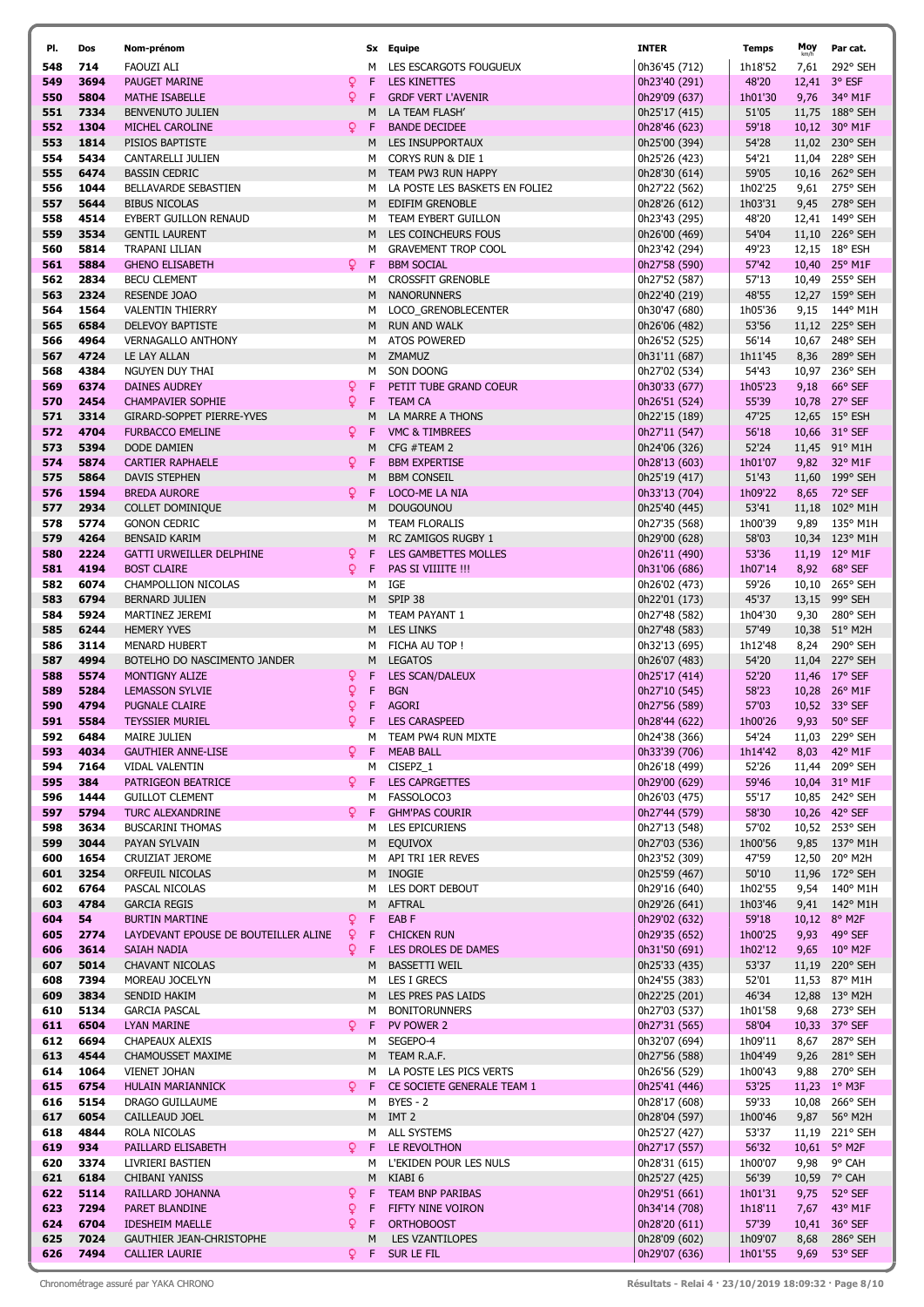| PI.        | Dos          | Nom-prénom                                |       |    | Sx Equipe                                      | <b>INTER</b>                   | <b>Temps</b>     | $M_0$       |
|------------|--------------|-------------------------------------------|-------|----|------------------------------------------------|--------------------------------|------------------|-------------|
| 627        | 6364         | DATOLA ADRIEN                             |       | M  | NINJAS TORTUBES                                | 0h29'01 (630)                  | 1h02'42          | 9,5         |
| 628        | 5404         | PONT PHILIPPE                             |       | м  | CFG #TEAM1                                     | 0h29'42 (656)                  | 1h03'15          | 9,4         |
| 629        | 2634         | <b>GUYON ELODIE</b>                       | Q.    | F  | 3H47 OU PRESQUE                                | 0h21'45 (149)                  | 52'30            | 11,4        |
| 630        | 1074         | <b>BERNE SEVERINE</b>                     | Q     | F  | LA POSTE LES TIMBREES                          | 0h29'02 (633)                  | 1h04'12          | 9,3         |
| 631        | 6144         | PICHON DELPHINE                           | ò     | F  | KIABI <sub>2</sub>                             | 0h29'59 (662)                  | 1h02'01          | 9,6         |
| 632        | 5374         | <b>GRAILLE LAURENCE</b>                   | Q     | F  | ET C'EST PARTIE POUR LE SHOW                   | 0h26'14 (496)                  | 54'07            | 11,0        |
| 633        | 2114         | LEO-BOISNET GREGORY                       |       | M  | <b>FALABOULES 80'S</b>                         | 0h28'09 (601)                  | 59'12            | 10,1        |
| 634        | 1014         | JAUNY DOMINIQUE                           |       | м  | LA POSTE ANNEMASSE                             | 0h29'33 (648)                  | 1h03'03          | 9,5         |
| 635        | 2724         | MOYET MARINE                              | $Q$ F |    | <b>C'EKIDEN ?</b>                              | 0h32'03 (692)                  | 1h06'53          | 8,9         |
| 636        | 2814         | PADDEU FABIEN                             |       | м  | <b>COEUR SUR VOUS</b>                          | 0h21'47 (154)                  | 46'38            | 12,8        |
| 637        | 5704         | <b>GRUAZ MARC</b>                         |       | M  | EOLAS <sub>2</sub>                             | 0h24'57 (388)                  | 54'16            | 11,0        |
| 638        | 2344         | <b>MADONNA CHRISTINE</b>                  | Q.    | -F | <b>MELTING POTES</b>                           |                                | 57'01            |             |
|            |              |                                           |       | M  |                                                | 0h28'01 (592)                  |                  | 10,5        |
| 639        | 544          | <b>DUARTE VINCENT</b>                     |       |    | HARDIS - REFLEX MIG TEAM                       | 0h24'28 (353)                  | 50'58            | 11,7        |
| 640        | 4644         | DAVID CATHERINE                           | ¥     | F  | <b>TURTLE BIZ</b>                              | 0h32'05 (693)                  | 1h07'54          | 8,8         |
| 641        | 1844         | <b>HILARIO FANNY</b>                      | ò     | F  | ST_DU VENT DANS MES MOLLETS                    | 0h30'20 (671)                  | 1h04'27          | 9,3         |
| 642        | 5564         | <b>BREYSSE FABIENNE</b>                   | Q     | F  | EKIKI REVIENT                                  | 0h28'02 (593)                  | 59'06            | 10,1        |
| 643        | 604          | NOLLET DORINE                             | Q.    | F  | <b>GO - LES SUPERS C</b>                       | 0h24'30 (354)                  | 50'57            | 11,7        |
| 644        | 6934         | CIKOJEVIC DOMINIQUE                       |       | м  | EQUIPE CFDT "70 000 CHICHE"                    | 0h29'03 (634)                  | 1h05'40          | 9,1         |
| 645        | 4234         | <b>TAVEL-BESSON EMILIE</b>                | Q.    | F  | <b>PROTEME</b>                                 | 0h32'26 (698)                  | 1h09'18          | 8,6         |
| 646        | 5324         | <b>JAEGER MARIE</b>                       | Q     | F  | REEDUCATION NEURO CHUGA 1                      | 0h28'40 (620)                  | 1h00'30          | 9,9         |
| 647        | 6034         | <b>DIDIER SYLVAIN</b>                     |       | M  | HOPITAL RHUMATO URIAGE 2                       | 0h27'04 (538)                  | 56'59            | 10,5        |
| 648        | 894          | <b>BLANCHARD ANAIS</b>                    | Q     | F  | NOVOTEL ACCOR                                  | 0h26'57 (531)                  | 57'40            | 10,4        |
| 649        | 4864         | MORA FLORENCE                             | Q.    | F  | ALP ETUDES LADIES                              | 0h27'39 (574)                  | 57'08            | 10,5        |
| 650        | 4934         | <b>OWEN PATRICK</b>                       |       | м  | ASG                                            | 0h26'37 (510)                  | 56'07            | 10,6        |
| 651        | 6014         | <b>FERRER LEONIE</b>                      | Q.    | F  | HOPITAL RHUMATO URIAGE 3                       | 0h28'04 (596)                  | 59'19            | 10,1        |
| 652        | 1314         | <b>JACQUET CLAUDINE</b>                   | Q     | F  | DES AILES POUR CHRISTIAN                       | 0h31'16 (688)                  | 1h06'06          | 9,0         |
| 653        | 7174         | DE CARVALHO NICOLAS                       |       | M  | CISEPZ_2                                       | 0h26'55 (528)                  | 59'35            | 10,0        |
| 654        | 4804         | STOROJOUK HANNA                           | Q.    | F  | LES FLYING GIRLS D'AIR LIQUIDE                 | 0h29'15 (639)                  | 1h02'57          | 9,5         |
| 655        | 5844         | MULLER PHILIPPE                           |       | M  | <b>GRETA DE GRENOBLE</b>                       | 0h29'09 (638)                  | 1h05'30          | 9,1         |
| 656        | 3654         | PROVENZANO LOUISE                         | Q.    | F  | LES GAZELLES DE CORPS&GRAPHIE                  | 0h28'40 (619)                  | 1h00'42          | 9,8         |
| 657        | 6914         | <b>CIRASARO MICHELE</b>                   | Q.    | F  | <b>UBIQUBE</b>                                 | 0h29'49 (659)                  | 1h03'09          | 9,5         |
| 658        | 5954         | MATENCIO SEBASTIEN                        |       | M  | TEAM PAYANT 4                                  | 0h25'20 (419)                  | 52'01            | 11,5        |
| 659        | 6574         | PELLEREY JACQUES                          |       | M  | EAT ROCK N RUN                                 | 0h26'37 (508)                  | 55'57            | 10,7        |
| 660        | 6814         | <b>GOMEZ ANN-LISE</b>                     | Q.    | -F | <b>SSPICY TEAM 2</b>                           | 0h30'52 (681)                  | 1h04'24          | 9,3         |
| 661        | 3364         | LOUAFI NESSIM                             |       | M  | LE MARATHON POUR LA L3                         | 0h27'21 (561)                  | 1h01'00          | 9,8         |
| 662        | 5224         | <b>FIGUET CHRISTOPHE</b>                  |       | м  | CE SOITEC - BLEU                               | 0h29'41 (655)                  | 1h04'11          | 9,3         |
| 663        | 2704         | <b>MOURO TANGUY</b>                       |       | M  | <b>BUM BUM TEAM TEAM</b>                       | 0h23'20 (274)                  | 58'08            | 10,3        |
| 664        | 6024         | POURCHAS AURELIE                          | Q.    | F  | HOPITAL RHUMATO URIAGE 4                       | 0h29'33 (646)                  | 1h03'41          | 9,4         |
| 665        | 7064         | ELIE EDGARD                               |       | М  | WIZBII - MIEL P'OPS                            | 0h25'52 (459)                  | 53'19            | 11,2        |
| 666        | 724          | LE PAPE CAMILLE                           | Q.    | F  | TEAM SOUS LA FL'EAU                            | 0h30'41 (679)                  | 1h02'44          | 9,5         |
| 667        | 5734         | <b>MERMET MATTHIEU</b>                    |       | M  | EOLAS <sub>5</sub>                             | 0h32'17 (696)                  | 1h09'32          | 8,6         |
| 668        | 4044         | ROUX-LATOUR ANTHONY                       |       | м  | <b>MERGUEZ UNITED</b>                          | 0h28'07 (600)                  | 1h00'10          | 9,9         |
| 669        | 6804         | <b>BESSE GAETANE</b>                      | Q.    | F  | <b>SSPICY TEAM 1</b>                           | 0h30'13 (667)                  | 1h03'48          | 9,4         |
| 670        | 3074         | <b>CREBIER ISABELLE</b>                   | Q     | F  | <b>FAMILLE DU COEUR</b>                        | 0h32'32 (700)                  | 1h08'50          | 8,7         |
| 671        | 2504         | <b>DUSSERT KARINE</b>                     | Q.    | F  | <b>LES GIVEPAS</b>                             | 0h30'15 (669)                  | 1h03'24          | 9,4         |
|            | 672 694      | SENTANA GABRIEL                           |       |    | M SAMSEDUY                                     | 0h29'43 (657)                  | 1h04'25          | 9,3         |
| 673        | 674          | LEFEBVRE FREDERIC                         |       |    | M SAMSE - RUNNING'S                            | 0h29'34 (649)                  | 1h05'19          | 9,1         |
| 674        | 5724         | DEPERO MARTIN                             |       |    | M EOLAS 4                                      | 0h28'03 (595)                  | 58'59            | 10,1        |
| 675        | 2744         | LACAGNINA MAGALIE                         |       |    | P F C'EST LA FAUTE A FAUSTINE !!               | 0h31'29 (689)                  | 1h05'28          | 9,1         |
| 676        | 5184         | DINI JEROME                               |       |    | M CAF&IN                                       | 0h26'39 (513)                  | 55'54            | 10,7        |
| 677        | 3244         |                                           |       |    | M ICI, ICI, C'EST MASSIEU                      | 0h29'32 (644)                  | 1h02'25          |             |
|            | 1394         | <b>GENEVE MAXIME</b><br><b>VIARD RENE</b> |       | M  | <b>TEAM ABBAYE</b>                             |                                | 1h02'17          | 9,6         |
| 678        |              |                                           |       |    |                                                | 0h30'03 (665)<br>0h25'48 (456) | 54'28            | 9,6         |
| 679<br>680 | 5214<br>3574 | BENARD PIERRE ALEXANDRE                   |       |    | M CE SOCIETE GENERALE TEAM 2                   |                                |                  | 11,0        |
| 681        | 5314         | <b>BREMOND FLORIAN</b>                    |       |    | M LES AVENGERS GRENOBLE-RISOUL<br>M TEAM UPU 2 | 0h28'19 (610)                  | 1h00'56<br>56'19 | 9,8<br>10,6 |
|            |              | SANIEZ THIBAULT                           |       |    |                                                | 0h26'11 (492)                  |                  |             |
| 682        | 6924         | AUBERT MIKAEL                             |       | м  | CFDT "70 000 POIS CHICHE"                      | 0h29'32 (645)                  | 53'15            | 11,2        |
| 683        | 7194<br>4344 | <b>ALBIN CAMILLE</b>                      | Q.    |    | F COEURS DE GUERRIERES                         | 0h28'28 (613)                  | 58'20            | 10,2        |
| 684        |              | DANTAS SANDRINE                           | Q.    |    | F RUNNING LADIES                               | 0h32'41 (702)                  | 1h09'04          | 8,6         |
| 685        | 864          | <b>DUBOIS ESTELLE</b>                     | Q.    | F. | SEAT JEAN LAIN - TEAM RACLETTE PAILLETTE       | 0h30'11 (666)                  | 1h03'56          | 9,3         |
| 686        | 2544         | ARNAUDO ROMAIN                            |       |    | M LES IMPROVISTES                              | 0h25'58 (466)                  | 53'03            | 11,3        |
| 687        | 4884         | <b>RAVIER MARC</b>                        |       |    | M ALP ETUDES THIRD                             | 0h27'47 (581)                  | 1h02'15          | 9,6         |
| 688        | 2574         | HUBER IRIS                                | QF.   |    | <b>DEC'APAJH</b>                               | 0h27'16 (552)                  | 57'35            | 10,4        |
| 689        | 874          | DHIEUX REMI                               |       |    | M SEAT JEAN LAIN - TEAM VO                     | 0h26'18 (498)                  | 57'27            | 10,4        |
| 690        | 4494         | DAVIGNON NATHALIE                         | Q.    | F. | <b>TEAM CHATAIGNES</b>                         | 0h33'33 (705)                  | 1h11'51          | 8,3         |
| 691        | 6554         | <b>GASQUI PIERRE</b>                      |       | м  | ROCHE SKURRT                                   | 0h52'47 (713)                  | 1h21'34          | 7,3         |
| 692        | 2754         | LORIOT MARIE_ODILE                        | Q.    |    | F CHARLIE ET SES DAMES.                        | 0h28'05 (599)                  | 58'39            | 10,2        |
| 693        | 3464         | LAFRANCESCHINA CLAUDINE                   | Q.    | F. | LES BIGOUDIS                                   | 0h30'15 (670)                  | 1h03'49          | 9,4         |
| 694        | 2764         | <b>FONTAINE SOPHIE</b>                    | Q.    |    | F CHARTREUSE'GIRLS                             | 0h32'35 (701)                  | 1h09'21          | 8,6         |
| 695        | 6134         | PETIT STEPHANE                            |       | M  | KIABI 1                                        | 0h30'36 (678)                  | 1h07'10          | 8,9         |
| 696        | 4424         | DOMI ARBEN                                |       | м  | SPIRAL38 1                                     | 0h28'03 (594)                  | 1h00'01          | 10,0        |
| 697        | 6094         | <b>GALLO JEAN PHILIPPE</b>                |       | м  | <b>KARELIS</b>                                 | 0h30'23 (673)                  | 1h03'42          | 9,4         |
| 698        | 3184         | CAPUT CHARLOTTE                           | Q.    | F. | <b>GRAFFITI RUN</b>                            | 0h30'15 (668)                  | 1h03'25          | 9,4         |
| 699        | 2974         | PANAMBI EMILIE                            | ò     | F. | <b>EKIGIRLS</b>                                | 0h34'27 (709)                  | 1h12'33          | 8,2         |
| 700        | 6564         | <b>BECK LOLA</b>                          | Q.    | F  | <b>WALK&amp;RUN</b>                            | 0h27'36 (570)                  | 55'46            | 10,7        |
| 701        | 4244         | TRAPANI CYRIL                             |       | M  | PTG                                            | 0h28'15 (606)                  | 1h06'38          | 9,0         |
| 702        | 3214         | <b>GUILLIER FRANCOIS</b>                  |       | м  | HABITAT ET HUMANISME ISERE                     | 0h29'06 (635)                  | 1h06'36          | 9,0         |
| 703        | 5484         | ANDRE FABRICE                             |       | M  | LES DROLES DE DAMES ET FAB                     | 0h25'03 (397)                  | 55'34            | 10,8        |
| 704        | 6394         | <b>BRESSON LISE</b>                       | Q.    | F  | <b>GOLF CHARLIE SIERRA</b>                     | 0h34'06 (707)                  | 1h09'08          | 8,6         |
| 705        | 7364         | <b>CROS MARIE</b>                         | Q.    |    | F LES 6BOULETTES                               | 0h23'39 (290)                  | 50'05            | 11,9        |
|            |              |                                           |       |    |                                                |                                |                  |             |

ſ

| 627        | 6364         | DATOLA ADRIEN                                  |              | M           | NINJAS TORTUBES                                          | 0h29'01 (630)                  | 1h02'42          |              | 9,57 277° SEH                 |
|------------|--------------|------------------------------------------------|--------------|-------------|----------------------------------------------------------|--------------------------------|------------------|--------------|-------------------------------|
| 628        | 5404         | PONT PHILIPPE                                  |              |             | M CFG #TEAM1                                             | 0h29'42 (656)                  | 1h03'15          | 9,49         | 141° M1H                      |
| 629        | 2634         | <b>GUYON ELODIE</b>                            | $\mathsf{Q}$ | F           | 3H47 OU PRESQUE                                          | 0h21'45 (149)                  | 52'30            |              | 11,43 19° SEF                 |
| 630        | 1074         | <b>BERNE SEVERINE</b>                          | Q            | F           | LA POSTE LES TIMBREES                                    | 0h29'02 (633)                  | 1h04'12          |              | 9,35 38° M1F                  |
| 631        | 6144         | PICHON DELPHINE                                | Q.           | F           | KIABI <sub>2</sub>                                       | 0h29'59 (662)                  | 1h02'01          |              | 9,67 35° M1F                  |
| 632        | 5374         | <b>GRAILLE LAURENCE</b>                        | Q            | F           | ET C'EST PARTIE POUR LE SHOW                             | 0h26'14 (496)                  | 54'07            |              | 11,09 15° M1F                 |
| 633        | 2114         | LEO-BOISNET GREGORY                            |              | M           | <b>FALABOULES 80'S</b>                                   | 0h28'09 (601)                  | 59'12            |              | 10,14 131° M1H                |
| 634        | 1014         | JAUNY DOMINIQUE                                |              | м           | LA POSTE ANNEMASSE                                       | 0h29'33 (648)                  | 1h03'03          |              | 9,52 58° M2H                  |
| 635        | 2724         | <b>MOYET MARINE</b>                            | Q F          |             | <b>C'EKIDEN ?</b>                                        | 0h32'03 (692)                  | 1h06'53          |              | 8,97 11° ESF                  |
| 636        | 2814         | PADDEU FABIEN                                  |              | м           | <b>COEUR SUR VOUS</b>                                    | 0h21'47 (154)                  | 46'38            |              | 12,87 116° SEH                |
| 637        | 5704         | <b>GRUAZ MARC</b>                              |              | М           | EOLAS <sub>2</sub>                                       | 0h24'57 (388)                  | 54'16            |              | 11,06 107° M1H                |
| 638        | 2344         | MADONNA CHRISTINE                              | Q.           | F           | <b>MELTING POTES</b>                                     | 0h28'01 (592)                  | 57'01            |              | 10,52 6° M2F                  |
| 639        | 544          | <b>DUARTE VINCENT</b>                          |              | M           | HARDIS - REFLEX MIG TEAM                                 | 0h24'28 (353)                  | 50'58            |              | 11,77 187° SEH                |
| 640        | 4644         | DAVID CATHERINE                                | ¥            | $\mathsf F$ | <b>TURTLE BIZ</b>                                        | 0h32'05 (693)                  | 1h07'54          |              | 8,84 14° M2F                  |
| 641        | 1844         | <b>HILARIO FANNY</b>                           | ò            | F           | ST_DU VENT DANS MES MOLLETS                              | 0h30'20 (671)                  | 1h04'27          |              | 9,31 65° SEF                  |
| 642        | 5564         | <b>BREYSSE FABIENNE</b>                        | Q.           | F           | <b>EKIKI REVIENT</b>                                     | 0h28'02 (593)                  | 59'06            |              | 10,15 28° M1F                 |
| 643        | 604          | <b>NOLLET DORINE</b>                           | Q.           | F           | <b>GO - LES SUPERS C</b>                                 | 0h24'30 (354)                  | 50'57            |              | 11,78 15° SEF                 |
| 644        | 6934         | CIKOJEVIC DOMINIQUE                            |              | М           | EQUIPE CFDT "70 000 CHICHE"                              | 0h29'03 (634)                  | 1h05'40          |              | 9,14 66° M2H                  |
| 645        | 4234         | <b>TAVEL-BESSON EMILIE</b>                     | Q.           | $\mathsf F$ | <b>PROTEME</b>                                           | 0h32'26 (698)                  | 1h09'18          |              | 8,66 71° SEF                  |
| 646        | 5324         | JAEGER MARIE                                   | Q.           | F           | REEDUCATION NEURO CHUGA 1                                | 0h28'40 (620)                  | 1h00'30          |              | 9,92 51° SEF                  |
| 647        | 6034         | DIDIER SYLVAIN                                 |              | м           | <b>HOPITAL RHUMATO URIAGE 2</b>                          | 0h27'04 (538)                  | 56'59            |              | 10,53 49° M2H                 |
| 648        | 894          | <b>BLANCHARD ANAIS</b>                         | Q            | F           | NOVOTEL ACCOR                                            | 0h26'57 (531)                  | 57'40            |              | 10,40 1° EAF                  |
| 649        | 4864         | MORA FLORENCE                                  | Q.           | F           | ALP ETUDES LADIES                                        | 0h27'39 (574)                  | 57'08            |              | 10,50 34° SEF                 |
| 650        | 4934         | <b>OWEN PATRICK</b>                            |              |             | M ASG                                                    | 0h26'37 (510)                  | 56'07            |              | 10,69 116° M1H                |
| 651        | 6014         | <b>FERRER LEONIE</b>                           | Q.           | -F          | HOPITAL RHUMATO URIAGE 3                                 | 0h28'04 (596)                  | 59'19            |              | 10,12 46° SEF                 |
| 652        | 1314         | <b>JACQUET CLAUDINE</b>                        | Q.           | F           | DES AILES POUR CHRISTIAN                                 | 0h31'16 (688)                  | 1h06'06          |              | 9,08 13° M2F                  |
| 653        | 7174         | DE CARVALHO NICOLAS                            |              | м           | CISEPZ_2                                                 | 0h26'55 (528)                  | 59'35            |              | 10,07 267° SEH                |
| 654        | 4804         | STOROJOUK HANNA                                | Q.           | -F          | LES FLYING GIRLS D'AIR LIQUIDE                           | 0h29'15 (639)                  | 1h02'57          | 9,53         | 57° SEF                       |
| 655        | 5844         | MULLER PHILIPPE                                |              | M           | <b>GRETA DE GRENOBLE</b>                                 | 0h29'09 (638)                  | 1h05'30          | 9,16         | 65° M2H                       |
| 656        | 3654         | PROVENZANO LOUISE                              | Q.           | F           | LES GAZELLES DE CORPS&GRAPHIE                            | 0h28'40 (619)                  | 1h00'42          | 9,88         | 9° M2F                        |
| 657        | 6914         | <b>CIRASARO MICHELE</b>                        | Q.           |             | F UBIQUBE                                                | 0h29'49 (659)                  | 1h03'09          | 9,50         | 36° M1F                       |
| 658        | 5954         | MATENCIO SEBASTIEN                             |              | м           | TEAM PAYANT 4                                            | 0h25'20 (419)                  | 52'01            |              | 11,53 88° M1H                 |
| 659        | 6574         | PELLEREY JACQUES                               |              | M           | EAT ROCK N RUN                                           | 0h26'37 (508)                  | 55'57            |              | 10,72 115° M1H                |
| 660        | 6814         | <b>GOMEZ ANN-LISE</b>                          | Ω F          |             | <b>SSPICY TEAM 2</b>                                     | 0h30'52 (681)                  | 1h04'24          | 9,32         | 64° SEF                       |
| 661        | 3364         | LOUAFI NESSIM                                  |              | M           | LE MARATHON POUR LA L3                                   | 0h27'21 (561)                  | 1h01'00          |              | 9,84 7° JUH                   |
| 662        | 5224         | <b>FIGUET CHRISTOPHE</b>                       |              | м           | CE SOITEC - BLEU                                         | 0h29'41 (655)                  | 1h04'11          |              | 9,35 62° M2H                  |
| 663        | 2704         | MOURO TANGUY                                   |              | M           | <b>BUM BUM TEAM TEAM</b>                                 | 0h23'20 (274)                  | 58'08            |              | 10,32 22° ESH                 |
| 664        | 6024         | POURCHAS AURELIE                               | Q.           | -F          | HOPITAL RHUMATO URIAGE 4                                 | 0h29'33 (646)                  | 1h03'41          |              | 9,42 61° SEF                  |
| 665        | 7064         | <b>ELIE EDGARD</b>                             |              | M           | WIZBII - MIEL P'OPS                                      | 0h25'52 (459)                  | 53'19            |              | 11,25 217° SEH                |
| 666        | 724          | LE PAPE CAMILLE                                | Q.           | F           | TEAM SOUS LA FL'EAU                                      | 0h30'41 (679)                  | 1h02'44          | 9,56         | $56^{\circ}$ SEF              |
| 667        | 5734         | MERMET MATTHIEU                                |              | М           | EOLAS <sub>5</sub>                                       | 0h32'17 (696)                  | 1h09'32          | 8,63         | 288° SEH                      |
| 668        | 4044         | ROUX-LATOUR ANTHONY                            |              | м           | MERGUEZ UNITED                                           | 0h28'07 (600)                  | 1h00'10          | 9,97         | 269° SEH                      |
| 669        | 6804         | <b>BESSE GAETANE</b>                           | Q.           | $\mathsf F$ | <b>SSPICY TEAM 1</b>                                     | 0h30'13 (667)                  | 1h03'48          | 9,40         | 62° SEF                       |
| 670        | 3074         | <b>CREBIER ISABELLE</b>                        | Q.           | F           | <b>FAMILLE DU COEUR</b>                                  | 0h32'32 (700)                  | 1h08'50          | 8,72         | 39° M1F                       |
| 671        | 2504         | <b>DUSSERT KARINE</b>                          | Q.           | F           | <b>LES GIVEPAS</b>                                       | 0h30'15 (669)                  | 1h03'24          | 9,46         | 37° M1F                       |
| 672        | 694          | SENTANA GABRIEL                                |              | M           | SAMSEDUY                                                 | 0h29'43 (657)                  | 1h04'25          |              | 9,31 63° M2H                  |
| 673        | 674          | LEFEBVRE FREDERIC                              |              | M           | SAMSE - RUNNING'S                                        | 0h29'34 (649)                  | 1h05'19          | 9,19         | 64° M2H                       |
| 674        | 5724         | DEPERO MARTIN                                  |              | M           | EOLAS <sub>4</sub>                                       | 0h28'03 (595)                  | 58'59            |              | 10,17 261° SEH                |
| 675        | 2744         | LACAGNINA MAGALIE                              | Q.           | -F          | C'EST LA FAUTE A FAUSTINE !!                             | 0h31'29 (689)                  | 1h05'28          | 9,16         | $67^\circ$ SEF                |
| 676        | 5184         | DINI JEROME                                    |              | м           | CAF&IN                                                   | 0h26'39 (513)                  | 55'54            |              | 10,73 114° M1H                |
| 677        | 3244         | <b>GENEVE MAXIME</b>                           |              | M           | ICI, ICI, C'EST MASSIEU                                  | 0h29'32 (644)                  | 1h02'25          | 9,61         | $276^{\circ}$ SEH             |
| 678        | 1394         | <b>VIARD RENE</b>                              |              | м           | <b>TEAM ABBAYE</b>                                       | 0h30'03 (665)                  | 1h02'17          | 9,63         | 10° M3H                       |
| 679        | 5214         | BENARD PIERRE ALEXANDRE                        |              | M           | CE SOCIETE GENERALE TEAM 2                               | 0h25'48 (456)                  | 54'28            |              | 11,02 231° SEH                |
| 680        | 3574         | <b>BREMOND FLORIAN</b>                         |              |             | M LES AVENGERS GRENOBLE-RISOUL                           | 0h28'19 (610)                  | 1h00'56          |              | 9,85 271° SEH                 |
| 681        | 5314         | SANIEZ THIBAULT                                |              |             | M TEAM UPU 2                                             | 0h26'11 (492)                  | 56'19            |              | 10,65 250° SEH                |
| 682        | 6924         | AUBERT MIKAEL                                  |              | м           | CFDT "70 000 POIS CHICHE"                                | 0h29'32 (645)                  | 53'15            |              | 11,27 99° M1H                 |
| 683        | 7194<br>4344 | <b>ALBIN CAMILLE</b><br><b>DANTAS SANDRINE</b> | Q.<br>Q      | F<br>F      | <b>COEURS DE GUERRIERES</b><br><b>RUNNING LADIES</b>     | 0h28'28 (613)<br>0h32'41 (702) | 58'20<br>1h09'04 |              | 10,29 41° SEF<br>69° SEF      |
| 684<br>685 | 864          | <b>DUBOIS ESTELLE</b>                          | Q.           | F           | SEAT JEAN LAIN - TEAM RACLETTE PAILLETTE                 | 0h30'11 (666)                  | 1h03'56          | 8,69<br>9,38 | 63° SEF                       |
| 686        | 2544         | ARNAUDO ROMAIN                                 |              | М           | LES IMPROVISTES                                          | 0h25'58 (466)                  | 53'03            |              | 11,31 214° SEH                |
| 687        | 4884         | <b>RAVIER MARC</b>                             |              | М           | ALP ETUDES THIRD                                         | 0h27'47 (581)                  | 1h02'15          |              | 9,64 9° M3H                   |
| 688        | 2574         | <b>HUBER IRIS</b>                              | Q.           | F           | <b>DEC'APAJH</b>                                         | 0h27'16 (552)                  | 57'35            |              | 10,42 9° ESF                  |
| 689        | 874          | DHIEUX REMI                                    |              | M           | SEAT JEAN LAIN - TEAM VO                                 | 0h26'18 (498)                  | 57'27            |              | 10,44 256° SEH                |
| 690        | 4494         | <b>DAVIGNON NATHALIE</b>                       | Q.           | F           | <b>TEAM CHATAIGNES</b>                                   | 0h33'33 (705)                  | 1h11'51          | 8,35         | $41^{\circ}$ M1F              |
| 691        | 6554         | <b>GASQUI PIERRE</b>                           |              | M           | <b>ROCHE SKURRT</b>                                      | 0h52'47 (713)                  | 1h21'34          | 7,36         | 293° SEH                      |
| 692        | 2754         | LORIOT MARIE_ODILE                             | Q.           | F           | CHARLIE ET SES DAMES.                                    | 0h28'05 (599)                  | 58'39            |              | 10,23 7° M2F                  |
| 693        | 3464         | LAFRANCESCHINA CLAUDINE                        | Q.           | F           | <b>LES BIGOUDIS</b>                                      | 0h30'15 (670)                  | 1h03'49          | 9,40         | $11^{\circ}$ M2F              |
| 694        | 2764         | <b>FONTAINE SOPHIE</b>                         | Q.           | F           | <b>CHARTREUSE'GIRLS</b>                                  | 0h32'35 (701)                  | 1h09'21          | 8,65         | $40^{\circ}$ M1F              |
| 695        | 6134         | PETIT STEPHANE                                 |              | M           | KIABI 1                                                  | 0h30'36 (678)                  | 1h07'10          | 8,93         | 285° SEH                      |
| 696        | 4424         | DOMI ARBEN                                     |              | М           | SPIRAL38 1                                               | 0h28'03 (594)                  | 1h00'01          | 10,00        | 53° M2H                       |
| 697        | 6094         | <b>GALLO JEAN PHILIPPE</b>                     |              | M           | <b>KARELIS</b>                                           | 0h30'23 (673)                  | 1h03'42          | 9,42         | $61^{\circ}$ M2H              |
| 698        | 3184         | CAPUT CHARLOTTE                                | Q.           | F           | <b>GRAFFITI RUN</b>                                      | 0h30'15 (668)                  | 1h03'25          | 9,46         | 60° SEF                       |
| 699        | 2974         | PANAMBI EMILIE                                 | Q            | F           | <b>EKIGIRLS</b>                                          | 0h34'27 (709)                  | 1h12'33          | 8,27         | 75° SEF                       |
| 700        | 6564         | <b>BECK LOLA</b>                               | Q            | F           | <b>WALK&amp;RUN</b>                                      | 0h27'36 (570)                  | 55'46            |              | 10,76 8° ESF                  |
| 701        | 4244         | TRAPANI CYRIL                                  |              | М           | PTG                                                      | 0h28'15 (606)                  | 1h06'38          | 9,00         | 9° JUH                        |
| 702        | 3214<br>5484 | <b>GUILLIER FRANCOIS</b>                       |              | М           | HABITAT ET HUMANISME ISERE                               | 0h29'06 (635)                  | 1h06'36          | 9,01         | 68° M2H                       |
| 703<br>704 | 6394         | ANDRE FABRICE<br><b>BRESSON LISE</b>           | Q.           | M<br>F      | LES DROLES DE DAMES ET FAB<br><b>GOLF CHARLIE SIERRA</b> | 0h25'03 (397)<br>0h34'06 (707) | 55'34<br>1h09'08 |              | 10,80 44° M2H<br>8,68 70° SEF |
| 705        | 7364         | <b>CROS MARIE</b>                              | Q.           | F           | LES 6BOULETTES                                           | 0h23'39 (290)                  | 50'05            |              | 11,98 1° CAF                  |
|            |              |                                                |              |             |                                                          |                                |                  |              |                               |

 $M_{kmm/h}$  Par cat.